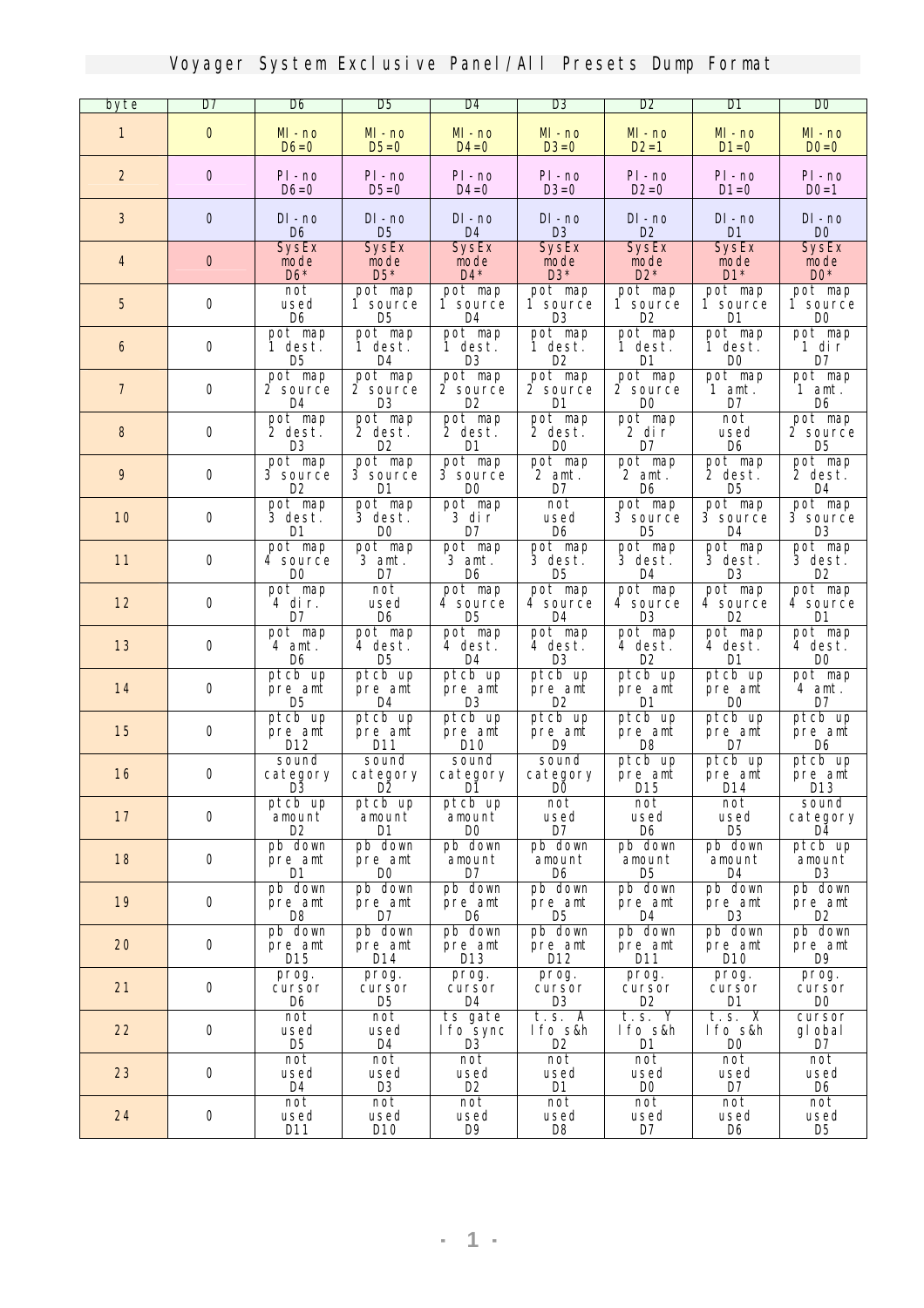| byte | D7               | D6                     | <b>D</b> <sub>5</sub>  | <b>D4</b>                 | <b>D</b> <sub>3</sub>           | <b>D2</b>              | D1                             | <b>DO</b>                 |
|------|------------------|------------------------|------------------------|---------------------------|---------------------------------|------------------------|--------------------------------|---------------------------|
|      |                  | <b>LFO</b>             | <b>LFO</b>             | <b>LFO</b>                | not                             | not                    | not                            | not                       |
| 25   | $\bf{0}$         | rate<br>D <sub>2</sub> | rate<br><b>D1</b>      | rate<br>D <sub>0</sub>    | used<br><b>D15</b>              | used<br>D14            | used<br><b>D13</b>             | used<br>D12               |
|      |                  | <b>LFO</b>             | <b>LFO</b>             | <b>LFO</b>                | <b>LFO</b>                      | <b>LFO</b>             | <b>LFO</b>                     | <b>LFO</b>                |
| 26   | $\bf{0}$         | rate                   | rate                   | rate                      | rate                            | rate                   | rate                           | rate                      |
|      |                  | D9                     | D8                     | D7                        | D6                              | D5                     | D4                             | <b>D</b> 3                |
|      |                  | glide                  | <b>LFO</b>             | <b>LFO</b>                | <b>LFO</b>                      | <b>LFO</b>             | <b>LFO</b>                     | <b>LFO</b>                |
| 27   | $\bf{0}$         | rate<br>D <sub>0</sub> | rate<br><b>D15</b>     | rate<br>$M4$              | rate<br><b>D13</b>              | rate<br>D12            | rate<br>D11                    | rate<br>D <sub>10</sub>   |
|      |                  | glide                  | glide                  | glide                     | glide                           | glide                  | glide                          | glide                     |
| 28   | $\bf{0}$         | rate                   | rate                   | rate                      | rate                            | rate                   | rate                           | rate                      |
|      |                  | D7                     | D6                     | D5                        | D4                              | R                      | œ                              | D1                        |
|      |                  | glide                  | glide                  | glide                     | glide                           | glide                  | glide                          | glide                     |
| 29   | 0                | rate<br><b>D14</b>     | rate<br><b>D13</b>     | rate<br>D12               | rate<br>$M1$                    | rate<br>D10            | rate<br><b>D9</b>              | rate<br>D8                |
|      |                  | m wheel                | m wheel                | <b>m</b> wheel            | m wheel                         | m wheel                | m wheel                        | glide                     |
| 30   | $\bf{0}$         | anount                 | anount                 | anount                    | anount                          | anount                 | anount                         | rate                      |
|      |                  | <b>D</b> <sub>5</sub>  | D4                     | <b>D3</b>                 | D <sub>2</sub>                  | D1                     | DO.                            | <b>D15</b>                |
|      |                  | <b>m</b> wheel         | m wheel                | m wheel                   | m wheel                         | m wheel                | m wheel                        | m wheel                   |
| 31   | $\bf{0}$         | anount<br>D12          | anount<br><b>D11</b>   | anount<br>D10             | anount<br><b>D</b> <sup>9</sup> | anount<br>D8           | anount<br>D7                   | anount<br>D6              |
|      |                  | pedal                  | pedal                  | pedal                     | pedal                           | <b>m</b> wheel         | m wheel                        | m wheel                   |
| 32   | $\bf{0}$         | anount                 | anount                 | anount                    | anount                          | anount                 | anount                         | anount                    |
|      |                  | <b>D3</b>              | D <sub>2</sub>         | D1                        | D <sub>0</sub>                  | D15                    | $M4$                           | D13                       |
|      |                  | pedal                  | pedal                  | pedal                     | pedal                           | pedal                  | pedal                          | pedal                     |
| 33   | $\bf{0}$         | anount<br>D10          | anount                 | anount<br>D <sub>8</sub>  | anount                          | anount                 | anount                         | anount<br><b>D4</b>       |
|      |                  | osc <sub>2</sub>       | D9<br>osc <sub>2</sub> | pedal                     | D7<br>pedal                     | D6<br>pedal            | D5<br>pedal                    | pedal                     |
| 34   | $\bf{0}$         | freq                   | freq                   | anount                    | anount                          | anount                 | anount                         | anount                    |
|      |                  | D1                     | DO.                    | D15                       | D14                             | D13                    | D12                            | D11                       |
|      |                  | osc <sub>2</sub>       | osc <sub>2</sub>       | osc <sub>2</sub>          | osc <sub>2</sub>                | osc <sub>2</sub>       | osc <sub>2</sub>               | osc <sub>2</sub>          |
| 35   | $\bf{0}$         | freq                   | freq                   | freq                      | freq                            | freq                   | freq                           | freq                      |
|      |                  | D8<br>osc <sub>2</sub> | D7<br>osc <sub>2</sub> | D6<br>osc <sub>2</sub>    | D5<br>osc <sub>2</sub>          | D4<br>osc <sub>2</sub> | <b>D</b> 3<br>osc <sub>2</sub> | œ<br>osc <sub>2</sub>     |
| 36   | $\bf{0}$         | freq                   | freq                   | freq                      | freq                            | freq                   | freq                           | freq                      |
|      |                  | D15                    | D14                    | D13                       | D12                             | D11                    | D10                            | D9                        |
|      |                  | osc <sub>3</sub>       | osc <sub>3</sub>       | osc <sub>3</sub>          | osc 3                           | osc <sub>3</sub>       | osc <sub>3</sub>               | osc <sub>3</sub>          |
| 37   | $\bf{0}$         | freq<br>D6             | freq<br>D <sub>5</sub> | freq<br>D4                | freq<br><b>D</b> 3              | freq<br>œ              | freq<br>D1                     | freq<br>DO <sub>1</sub>   |
|      |                  | osc <sub>3</sub>       | osc <sub>3</sub>       | osc 3                     | osc <sub>3</sub>                | osc <sub>3</sub>       | osc <sub>3</sub>               | osc <sub>3</sub>          |
| 38   | $\bf{0}$         | freq                   | freq                   | freq                      | freq                            | freq                   | freq                           | freq                      |
|      |                  | D13                    | D12                    | D11                       | D10                             | 119                    | D8                             | D7                        |
|      |                  | osc 1                  | osc 1                  | osc 1                     | osc 1                           | osc 1                  | osc <sub>3</sub>               | osc 3                     |
| 39   | 0                | wave<br>D4             | wave<br><b>D3</b>      | wave<br>D2                | wave<br>D1                      | wave<br>D <sub>0</sub> | freq<br>D15                    | freq<br>D14               |
|      |                  | osc 1                  | osc 1                  | osc 1                     | osc 1                           | osc 1                  | osc 1                          | osc 1                     |
| 40   | $\bf{0}$         | wave                   | wave                   | wave                      | wave                            | wave                   | wave                           | wave                      |
|      |                  | $M1$                   | $_{\text{M0}}$         | D9                        | D8                              | D7                     | D6                             | D <sub>5</sub>            |
|      |                  | osc 2                  | osc <sub>2</sub>       | osc <sub>2</sub>          | osc 1                           | osc 1                  | osc 1                          | osc 1                     |
| 41   | $\bf{0}$         | wave<br>D2             | wave<br>D1             | wave<br>DO.               | wave<br>D15                     | wave<br>D14            | wave<br>D13                    | wave<br>D12               |
|      |                  | osc <sub>2</sub>       | osc <sub>2</sub>       | osc <sub>2</sub>          | osc <sub>2</sub>                | osc <sub>2</sub>       | osc <sub>2</sub>               | osc <sub>2</sub>          |
| 42   | $\bf{0}$         | wave                   | wave                   | wave                      | wave                            | wave                   | wave                           | wave                      |
|      |                  | $\mathbf{D}9$          | D8                     | D7                        | D <sub>6</sub>                  | D <sub>5</sub>         | D4                             | <b>D3</b>                 |
| 43   | $\bf 0$          | osc 3                  | osc <sub>2</sub>       | osc <sub>2</sub>          | osc <sub>2</sub>                | osc <sub>2</sub>       | osc <sub>2</sub>               | osc <sub>2</sub>          |
|      |                  | wave<br>DO             | wave<br>D15            | wave<br>D14               | wave<br>D13                     | wave<br>D12            | wave<br>$D11$                  | wave<br>D10               |
|      |                  | osc <sub>3</sub>       | osc <sub>3</sub>       | $\overline{\text{osc}}$ 3 | osc 3                           | osc 3                  | osc 3                          | osc 3                     |
| 44   | $\mathbf 0$      | wave                   | wave                   | wave                      | wave                            | wave                   | wave                           | wave                      |
|      |                  | D7                     | D6                     | D5                        | D4                              | <b>D3</b>              | D2                             | D1                        |
| 45   | $\bf{0}$         | osc 3                  | osc 3                  | osc <sub>3</sub>          | osc <sub>3</sub>                | osc 3                  | osc <sub>3</sub>               | osc <sub>3</sub>          |
|      |                  | wave<br>D14            | wave<br><b>D13</b>     | wave<br>D12               | wave<br>D11                     | wave<br>D10            | wave<br>$\mathbf{D9}$          | wave<br>D8                |
|      |                  | filter                 | filter                 | filter                    | filter                          | filter                 | filter                         | $\overline{\text{osc}}$ 3 |
| 46   | $\bf{0}$         | spacing                | spacing                | spacing                   | spacing                         | spacing                | spacing                        | wave                      |
|      |                  | D5                     | D4                     | œ                         | œ                               | D1                     | DO.                            | <b>D15</b>                |
| 47   | $\mathbf 0$      | filter                 | filter                 | filter                    | filter                          | filter                 | filter                         | filter                    |
|      |                  | spacing<br>D12         | spacing<br>D11         | spaci ng<br>D10           | spacing<br>D9                   | spacing<br>D8          | spacing<br>D7                  | spacing<br>D6             |
|      |                  | ext                    | ext                    | ext                       | ext                             | filter                 | filter                         | filter                    |
| 48   | $\boldsymbol{0}$ | audi o                 | audi o                 | audi o                    | audi o                          | spacing                | spacing                        | spacing                   |
|      |                  | R                      | D <sub>2</sub>         | D1                        | DO                              | D15                    | D14                            | D13                       |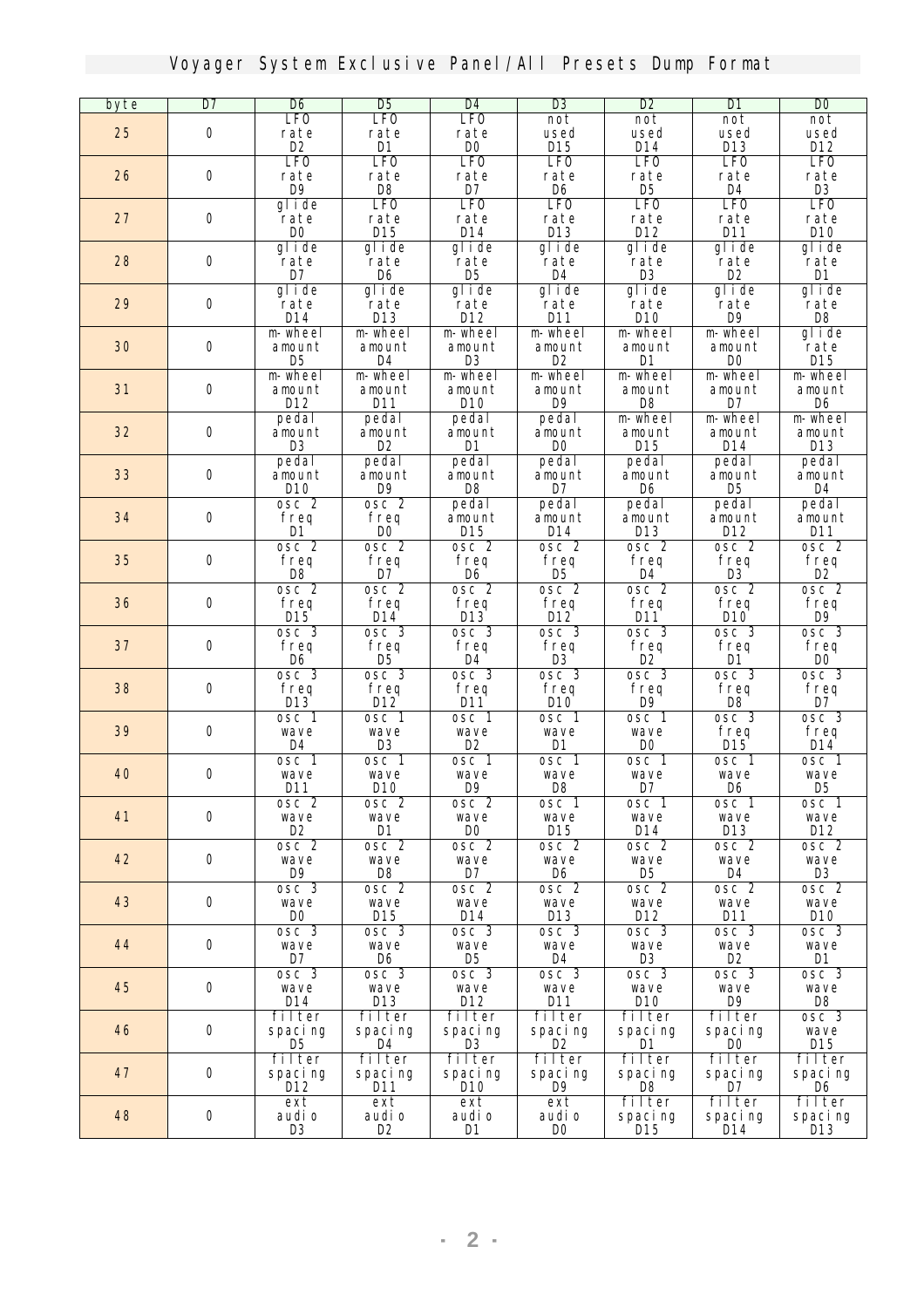| byte | $\overline{\mathbf{D7}}$ | <b>D</b> 6                     | <b>D</b> <sub>5</sub>  | <b>D4</b>             | <b>D</b> <sub>3</sub>     | D2                        | DI                                 | $\overline{\mathbf{D}}$ |
|------|--------------------------|--------------------------------|------------------------|-----------------------|---------------------------|---------------------------|------------------------------------|-------------------------|
|      |                          | ext                            | ext                    | ext                   | ext                       | ext                       | ext                                | <b>Ext</b>              |
| 49   | $\bf 0$                  | audi o                         | audi o                 | audi o                | audi o                    | audi o                    | audi o                             | audi o                  |
|      |                          | D10                            | <b>D9</b><br>osc 1     | D <sub>8</sub>        | D7<br>ext                 | D <sub>6</sub>            | D <sub>5</sub><br>ext              | D4                      |
| 50   | $\mathbf 0$              | osc 1<br>level                 | level                  | ext<br>audi o         | audi o                    | ext<br>audi o             | audi o                             | ext<br>audi o           |
|      |                          | D1                             | <b>DO</b>              | D15                   | D14                       | D13                       | D12                                | <b>D11</b>              |
|      |                          | osc 1                          | osc 1                  | osc 1                 | osc <sub>1</sub>          | osc <sub>1</sub>          | osc <sub>1</sub>                   | osc 1                   |
| 51   | $\bf{0}$                 | level                          | level                  | level                 | level                     | level                     | level                              | level                   |
|      |                          | D <sub>8</sub>                 | D7                     | D6                    | D <sub>5</sub>            | <b>D4</b>                 | <b>D3</b>                          | D <sub>2</sub>          |
|      |                          | osc 1                          | osc 1                  | osc 1                 | osc 1                     | osc 1                     | osc 1                              | osc 1                   |
| 52   | $\mathbf 0$              | level<br>D15                   | level<br><b>D14</b>    | level<br><b>D13</b>   | level<br>D12              | level<br>D11              | level<br>D10                       | level<br>D <sub>9</sub> |
|      |                          | osc <sub>2</sub>               | osc <sub>2</sub>       | osc 2                 | osc 2                     | osc <sub>2</sub>          | osc <sub>2</sub>                   | osc 2                   |
| 53   | $\bf{0}$                 | level                          | level                  | level                 | level                     | level                     | <b>level</b>                       | level                   |
|      |                          | D6                             | D5                     | D4                    | <b>D3</b>                 | D <sub>2</sub>            | <b>D1</b>                          | DO.                     |
|      |                          | osc <sub>2</sub>               | osc <sub>2</sub>       | osc <sub>2</sub>      | osc <sub>2</sub>          | osc <sub>2</sub>          | osc <sub>2</sub>                   | osc <sub>2</sub>        |
| 54   | $\bf{0}$                 | level                          | level                  | level                 | level                     | level                     | level                              | level                   |
|      |                          | <b>D13</b><br>osc <sub>3</sub> | D12<br>osc 3           | D11<br>osc 3          | D <sub>10</sub><br>osc 3  | D9<br>osc 3               | D <sub>8</sub><br>osc <sub>2</sub> | D7<br>osc <sub>2</sub>  |
| 55   | $\bf{0}$                 | level                          | level                  | level                 | level                     | level                     | level                              | level                   |
|      |                          | D4                             | <b>D</b> 3             | D2                    | D1                        | m                         | D15                                | D14                     |
|      |                          | osc 3                          | osc 3                  | osc <sub>3</sub>      | osc 3                     | osc 3                     | osc <sub>3</sub>                   | osc <sub>3</sub>        |
| 56   | 0                        | level                          | level                  | level                 | level                     | level                     | level                              | level                   |
|      |                          | D11                            | D10                    | <b>D9</b>             | D8                        | D7                        | D6                                 | D5                      |
| 57   | $\bf{0}$                 | noise                          | noise<br>level         | noise<br>level        | osc <sub>3</sub><br>level | osc <sub>3</sub><br>level | osc <sub>3</sub><br>level          | osc 3<br>level          |
|      |                          | level<br>D2                    | D1                     | <b>DO</b>             | <b>D15</b>                | D14                       | <b>D13</b>                         | D12                     |
|      |                          | noise                          | noise                  | noise                 | noise                     | noise                     | noise                              | noise                   |
| 58   | $\bf{0}$                 | level                          | level                  | level                 | level                     | level                     | level                              | level                   |
|      |                          | D9                             | D8                     | D7                    | D <sub>6</sub>            | D <sub>5</sub>            | D4                                 | <b>D</b> 3              |
|      |                          | filter                         | noise                  | noise                 | noise                     | noise                     | noise                              | noise                   |
| 59   | $\mathbf 0$              | cutoff<br><b>DO</b>            | level<br>$\mathbf{M}5$ | level<br>D14          | level<br>D13              | level<br>D12              | level<br><b>D11</b>                | level<br>D10            |
|      |                          | filter                         | filter                 | filter                | filter                    | filter                    | filter                             | filter                  |
| 60   | 0                        | cutoff                         | cutoff                 | cutoff                | cutoff                    | cutoff                    | cutoff                             | cutoff                  |
|      |                          | D7                             | D6                     | D <sub>5</sub>        | D4                        | <b>D</b> <sub>3</sub>     | D <sub>2</sub>                     | D1                      |
|      |                          | filter                         | filter                 | filter                | filter                    | filter                    | filter                             | filter                  |
| 61   | $\bf{0}$                 | cutoff                         | cutoff                 | cutoff                | cutoff                    | cutoff                    | cutoff                             | cutoff                  |
|      |                          | D14<br>filter                  | <b>D13</b><br>filter   | D12<br>filter         | $M1$<br>filter            | $_{m_0}$<br>filter        | D9<br>filter                       | $\mathbf{D}$<br>filter  |
| 62   | 0                        | res                            | res                    | res                   | res                       | res                       | res                                | cutoff                  |
|      |                          | D5                             | D4                     | R                     | D2                        | <b>D</b> 1                | DO.                                | D15                     |
|      |                          | filter                         | filter                 | filter                | filter                    | filter                    | filter                             | filter                  |
| 63   | 0                        | res                            | res                    | res                   | res                       | res                       | res                                | res                     |
|      |                          | D12                            | <b>D11</b>             | D10                   | D9                        | D8                        | D7                                 | D6                      |
| 64   | $\bf{0}$                 | filter<br>env ant              | filter<br>env ant      | filter<br>env ant     | filter<br>env ant         | filter<br>res             | filter<br>res                      | filter<br>res           |
|      |                          | <b>D</b> 3                     | D2                     | D1                    | DO <sub>1</sub>           | <b>D15</b>                | <b>D14</b>                         | <b>D13</b>              |
|      |                          | filter                         | filter                 | filter                | filter                    | filter                    | filter                             | filter                  |
| 65   | 0                        | env ant                        | env ant                | env ant               | env ant                   | env ant                   | env ant                            | env ant                 |
|      |                          | D10                            | D9                     | D8                    | D7                        | D6                        | D5                                 | D4                      |
| 66   | 0                        | filter                         | filter<br>kb ant       | filter                | filter                    | filter                    | filter                             | filter                  |
|      |                          | kb amt<br><b>D1</b>            | $\bf{D}0$              | env ant<br><b>D15</b> | env ant<br>D14            | env ant<br><b>D13</b>     | env ant<br>D12                     | env ant<br><b>D11</b>   |
|      |                          | filter                         | filter                 | filter                | filter                    | filter                    | filter                             | filter                  |
| 67   | $\mathbf 0$              | kb ant                         | kb ant                 | kb ant                | kb ant                    | kb ant                    | kb ant                             | kb ant                  |
|      |                          | D8                             | D7                     | D6                    | D5                        | D4                        | œ                                  | D2                      |
|      |                          | filter                         | filter                 | filter                | filter                    | filter                    | filter                             | filter                  |
| 68   | 0                        | kb ant<br>D15                  | kb ant<br>D14          | kb ant<br><b>D13</b>  | kb ant<br>D12             | kb ant<br>D11             | kb ant<br>D10                      | kb ant<br>D9            |
|      |                          | h-phone                        | h-phone                | h-phone               | h-phone                   | h-phone                   | h-phone                            | h-phone                 |
| 69   | $\mathbf 0$              | ant                            | ant                    | ant                   | ant                       | ant                       | ant                                | ant                     |
|      |                          | D6                             | D <sub>5</sub>         | D4                    | <b>D3</b>                 | D2                        | D1                                 | DO                      |
|      |                          | h-phone                        | h-phone                | h-phone               | h-phone                   | h-phone                   | h-phone                            | h-phone                 |
| 70   | $\bf{0}$                 | ant                            | ant                    | ant                   | ant                       | ant                       | ant                                | ant                     |
|      |                          | D13                            | D12<br>filter          | $D11$<br>filter       | D10                       | D9                        | D8                                 | D7                      |
| 71   | $\mathbf 0$              | filter<br>attack               | attack                 | attack                | filter<br>attack          | filter<br>attack          | h-phone<br>ant                     | h-phone<br>ant          |
|      |                          | D4                             | <b>D3</b>              | D2                    | D1                        | <b>DO</b>                 | D15                                | <b>D14</b>              |
|      |                          | filter                         | filter                 | filter                | filter                    | filter                    | filter                             | filter                  |
| 72   | $\bf 0$                  | attack                         | attack                 | attack                | attack                    | attack                    | attack                             | attack                  |
|      |                          | D11                            | D10                    | D9                    | D8                        | D7                        | D6                                 | D5                      |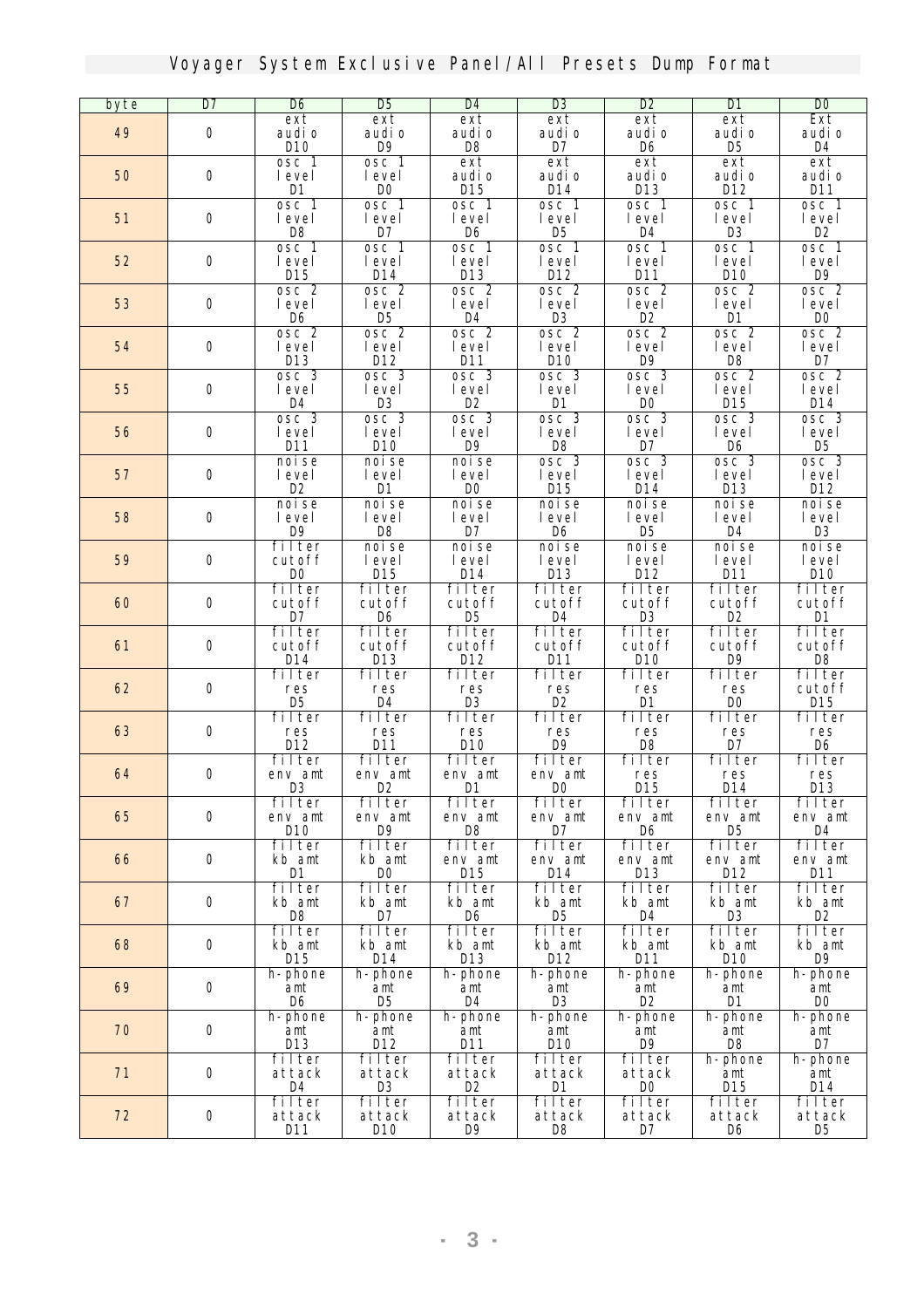| byte | $\overline{D7}$ | D6                      | <b>D</b> <sub>5</sub>         | D4                       | <b>D3</b>             | D2                        | DI                       | $\bf{D}0$                |
|------|-----------------|-------------------------|-------------------------------|--------------------------|-----------------------|---------------------------|--------------------------|--------------------------|
|      |                 | filter                  | filter                        | filter                   | filter                | filter                    | filter                   | filter                   |
| 73   | $\bf{0}$        | decay                   | decay                         | decay                    | attack                | attack                    | attack                   | attack                   |
|      |                 | D2<br>filter            | D1<br>filter                  | <b>DO</b><br>filter      | <b>D15</b><br>filter  | D14<br>filter             | <b>D13</b><br>filter     | D12<br>filter            |
| 74   | $\bf{0}$        | decay                   | decay                         | decay                    | decay                 | decav                     | decay                    | decay                    |
|      |                 | <b>D9</b>               | D <sub>8</sub>                | D7                       | D <sub>6</sub>        | D <sub>5</sub>            | <b>D4</b>                | <b>D3</b>                |
|      |                 | filter                  | filter                        | filter                   | filter                | filter                    | filter                   | filter                   |
| 75   | $\bf{0}$        | sustain                 | decay                         | decay                    | decay                 | decay                     | decay                    | decay                    |
|      |                 | $\bf{D}0$               | $\mathbf{M5}$                 | $\bf{M4}$                | $D13$                 | $\mathbf{D}12$            | D11                      | D10                      |
|      |                 | filter                  | filter                        | filter                   | filter                | filter                    | filter                   | filter                   |
| 76   | $\bf{0}$        | sustain                 | sustain                       | sustain                  | sustain               | sustain                   | sustain                  | sustain                  |
|      |                 | $\mathbf{D}7$<br>filter | D6<br>filter                  | D <sub>5</sub><br>filter | <b>D4</b><br>filter   | <b>D3</b><br>filter       | D <sub>2</sub><br>filter | D1<br>filter             |
| 77   | $\bf{0}$        | sustain                 | sustain                       | sustain                  | sustain               | sustain                   | sustain                  | sustain                  |
|      |                 | <b>D14</b>              | <b>D13</b>                    | D12                      | <b>D11</b>            | D10                       | D9                       | D <sub>8</sub>           |
|      |                 | filter                  | filter                        | filter                   | filter                | filter                    | filter                   | filter                   |
| 78   | $\bf{0}$        | release                 | release                       | release                  | release               | release                   | release                  | sustain                  |
|      |                 | <b>D</b> <sub>5</sub>   | D4                            | <b>D3</b>                | D <sub>2</sub>        | D1                        | <b>DO</b>                | D15                      |
|      |                 | filter                  | filter                        | filter                   | filter                | filter                    | filter                   | filter                   |
| 79   | $\bf{0}$        | release<br>D12          | release<br>D11                | release<br>D10           | release<br>D9         | release<br>DB             | release<br>D7            | release<br>D6            |
|      |                 | volume                  | volune                        | volune                   | volume                | filter                    | filter                   | filter                   |
| 80   | $\bf{0}$        | attack                  | attack                        | attack                   | attack                | release                   | release                  | release                  |
|      |                 | <b>D3</b>               | D <sub>2</sub>                | D1                       | D <sub>0</sub>        | <b>D15</b>                | D14                      | $D13$                    |
|      |                 | volume                  | volune                        | volune                   | volume                | volume                    | volune                   | volume                   |
| 81   | $\bf{0}$        | attack                  | attack                        | attack                   | attack                | attack                    | attack                   | attack                   |
|      |                 | D10                     | D9                            | D8                       | D7                    | Dß                        | D <sub>5</sub>           | <b>D4</b>                |
|      |                 | volume                  | vol une                       | volune                   | volume                | volume                    | volune                   | volume                   |
| 82   | $\bf{0}$        | decay<br>D1             | decay<br>m                    | attack<br>D15            | attack<br>D14         | attack<br>D13             | attack<br>D12            | attack<br><b>D11</b>     |
|      |                 | volume                  | volume                        | volune                   | volume                | volume                    | volume                   | volune                   |
| 83   | $\bf{0}$        | decay                   | decay                         | decay                    | decay                 | decay                     | decay                    | decay                    |
|      |                 | D <sub>8</sub>          | D7                            | D <sub>6</sub>           | D <sub>5</sub>        | <b>D4</b>                 | <b>D</b> <sub>3</sub>    | D <sub>2</sub>           |
|      |                 | vol une                 | volune                        | volune                   | volume                | volume                    | vol une                  | volume                   |
| 84   | $\bf{0}$        | decay                   | decay                         | decay                    | decay                 | decay                     | decay                    | decay                    |
|      |                 | $D15$<br>volume         | $M4$<br>volume                | $D13$<br>volune          | $D12$<br>volume       | $D11$<br>volume           | D10<br>vol une           | D <sub>9</sub><br>volune |
| 85   | $\bf{0}$        | sustain                 | sustain                       | sustain                  | sustain               | sustain                   | sustain                  | sustain                  |
|      |                 | D6                      | D5                            | D4                       | <b>D</b> <sub>3</sub> | D2                        | D1                       | <b>DO</b>                |
|      |                 | volume                  | volune                        | volune                   | volume                | volune                    | volume                   | volume                   |
| 86   | $\bf{0}$        | sustain                 | sustain                       | sustain                  | sustain               | sustain                   | sustain                  | sustain                  |
|      |                 | <b>D13</b>              | D12                           | $M1$                     | D10                   | D9                        | D <sub>8</sub>           | $\mathbf{D}7$            |
|      |                 | volume<br>release       | volune                        | volune                   | volume                | volume                    | volune                   | volume                   |
| 87   | $\bf{0}$        | <b>D4</b>               | release<br><b>D3</b>          | release<br>D2            | release<br>D1         | release<br>D <sub>0</sub> | sustain<br><b>D15</b>    | sustain<br>D14           |
|      |                 | volume                  | vol une                       | volume                   | volume                | <b>volume</b>             | volune                   | volume                   |
| 88   | $\bf{0}$        | release                 | release                       | release                  | release               | release                   | release                  | release                  |
|      |                 | $M1$                    | $_{\text{M0}}$                | D9                       | D8                    | D7                        | D6                       | D <sub>5</sub>           |
|      |                 | master                  | naster                        | master                   | volume                | volume                    | volume                   | volume                   |
| 89   | 0               | volume                  | volume                        | vol une                  | release               | release                   | release                  | release                  |
|      |                 | œ                       | D1                            | DO                       | D15                   | D14                       | D13                      | D12                      |
| 90   | $\bf{0}$        | master<br>vol une       | naster<br>vol une             | master<br>vol une        | master<br>vol une     | master<br>vol une         | master<br>vol une        | master<br>volune         |
|      |                 | D9                      | D8                            | D7                       | D6                    | D5                        | D4                       | <b>D3</b>                |
|      |                 | <b>LFO</b>              | master                        | master                   | master                | master                    | naster                   | master                   |
| 91   | $\bf{0}$        | sync                    | volume                        | volume                   | volume                | volume                    | vol une                  | volume                   |
|      |                 | DO.                     | D15                           | D14                      | D13                   | D12                       | D11                      | D10                      |
|      |                 | wheel                   | wheel                         | wheel                    | wheel                 | wheel                     | <b>wheel</b>             | <b>LFO</b>               |
| 92   | $\bf{0}$        | dest.<br>D7             | dest.<br>D6                   | dest.<br>D5              | source<br>D4          | source<br><b>D3</b>       | source<br>D2             | sync<br>Ď1               |
|      |                 | pedal                   | pedal                         | pedal                    | pedal                 | pedal                     | wheel                    | wheel                    |
| 93   | $\bf{0}$        | dest.                   | dest.                         | source                   | source                | source                    | shapi ng                 | shapi ng                 |
|      |                 | D6                      | D5                            | D4                       | D3                    | D2                        | D1                       | <b>DO</b>                |
|      |                 | octave                  | octave                        | octave                   | octave                | pedal                     | pedal                    | pedal                    |
| 94   | $\bf{0}$        | osc 2                   | osc 1                         | osc 1                    | osc 1                 | shapi ng                  | shapi ng                 | dest.                    |
|      |                 | D5                      | D4                            | <b>D3</b>                | D2                    | D1                        | DO.                      | D7                       |
|      |                 | osc 3-1                 | osc 1-2                       | octave                   | octave                | octave                    | octave                   | octave                   |
| 95   | $\bf{0}$        | FM<br>D4                | sync<br><b>D</b> <sub>3</sub> | osc 3<br>D2              | osc 3<br>D1           | osc 3<br><b>DO</b>        | osc 2<br>D7              | osc 2<br>D6              |
|      |                 | osc 3                   | osc 2                         | osc 1                    | Ext                   | <b>B</b> pole             | osc 3                    | osc 3                    |
| 96   | 0               | on/off                  | on/off                        | on/off                   | audi o                | <b>LSB</b>                | Lo freq                  | KB ctrl                  |
|      |                 | ĸ                       | œ                             | D1                       | <b>DO</b>             | D7                        | D6                       | D5                       |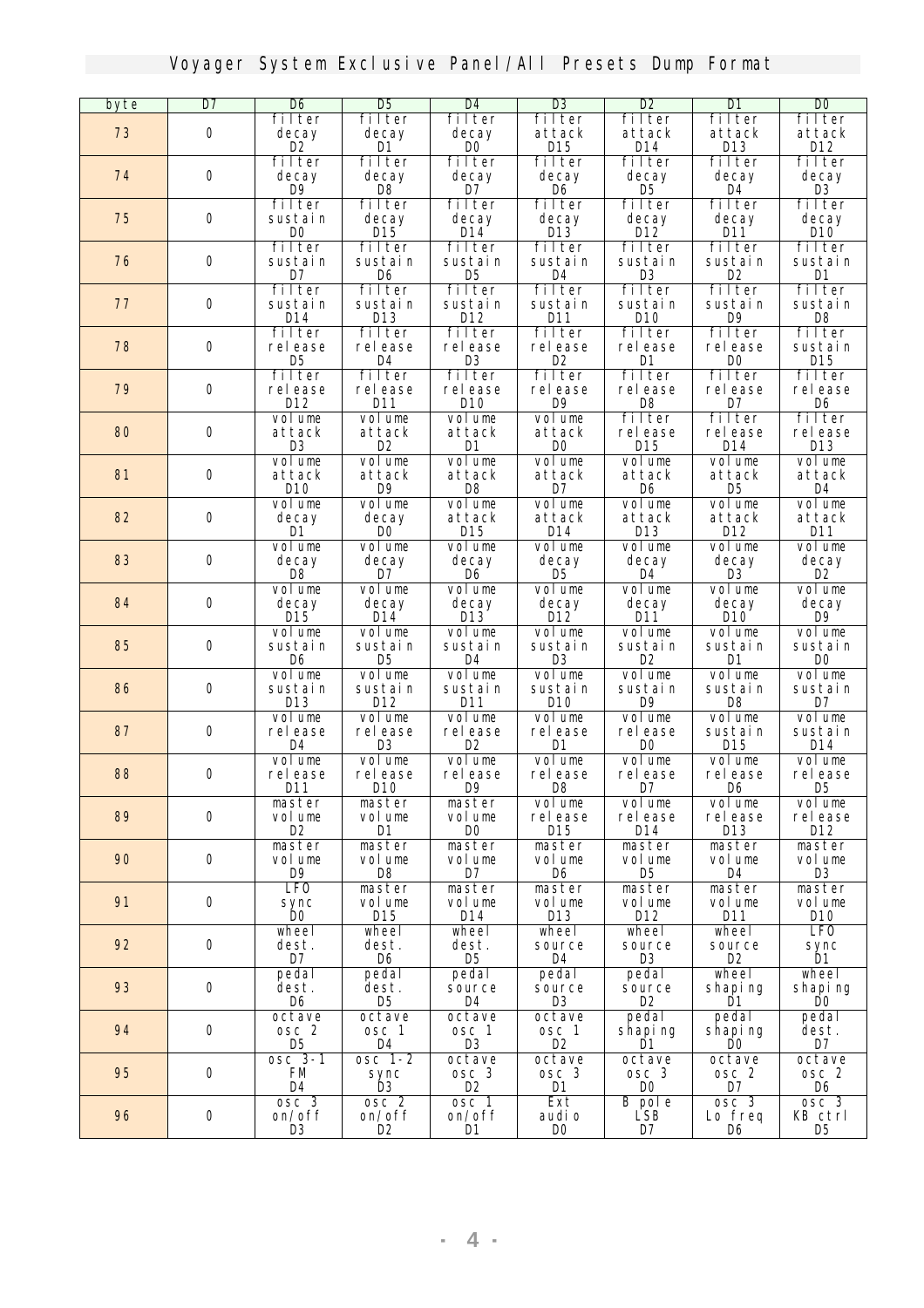| byte       | $\overline{\mathbf{D7}}$ | <b>D</b> 6               | <b>D</b> <sub>5</sub> | D4                    | <b>D3</b>                | D2                         | D1                     | <b>DO</b>            |
|------------|--------------------------|--------------------------|-----------------------|-----------------------|--------------------------|----------------------------|------------------------|----------------------|
|            |                          | not                      | glide                 | release               | not                      | $\mathbf{Env}/\mathbf{KB}$ | filter                 | noise                |
| 97         | 0                        | used<br>D2               | on/off<br>D9          | on/off<br><b>DO</b>   | used<br>D7               | gate<br>D6                 | mode<br>D5             | on/off<br>D4         |
|            |                          | whl dest                 | whl dest              | whl dest              | whl src                  | whl src                    | whl src                | not                  |
| 98         | 0                        | <b>PGM</b>               | <b>PGM</b>            | <b>PGM</b>            | <b>PGM</b>               | <b>PGM</b>                 | <b>PGM</b>             | used                 |
|            |                          | D1                       | <b>DO</b>             | D7                    | D6                       | D5                         | D4                     | D3                   |
|            |                          | not                      | <b>PDL</b> dest       | <b>PDL</b> dest       | <b>PDL</b> dest          | <b>PDL SRC</b>             | <b>PDL SRC</b>         | <b>PDL SRC</b>       |
| 99         | 0                        | used                     | <b>PGM</b>            | <b>PGM</b>            | <b>PGM</b>               | <b>PGM</b>                 | PGM                    | <b>PGM</b>           |
|            |                          | <b>DO</b>                | D7                    | D6                    | D5                       | D4                         | D3                     | œ                    |
|            |                          | not                      | <b>B</b> pole         | A pole                | A pole                   | not                        | not                    | not                  |
| <b>100</b> | 0                        | used<br>D7               | MБВ<br>D6             | LSB<br>D5             | MБВ<br>D4                | used<br><b>D3</b>          | used<br>D <sub>2</sub> | used<br>D1           |
|            |                          | preset                   | preset                | preset                | preset                   | preset                     | preset                 | preset               |
| <b>101</b> | 0                        | nane 1                   | nane 1                | nane 1                | nane 1                   | nane 1                     | nane 1                 | nane 1               |
|            |                          | D6                       | D5                    | D4                    | R                        | D2                         | D1                     | <b>DO</b>            |
|            |                          | preset                   | preset                | preset                | preset                   | preset                     | preset                 | preset               |
| 102        | 0                        | name 2                   | nane 2                | nane 2                | name 2                   | name 2                     | name 2                 | nane 1               |
|            |                          | D5                       | D4                    | <b>D</b> 3            | D2                       | D1                         | DO.                    | D7                   |
|            |                          | preset                   | preset                | preset                | preset                   | preset                     | preset                 | preset               |
| <b>103</b> | 0                        | name 3<br>D4             | nane 3<br>œ           | nane 3<br>D2          | nane 3<br>D1             | nane 3<br>D0               | name 2<br>D7           | name 2<br>D6         |
|            |                          | preset                   | preset                | preset                | preset                   | preset                     | preset                 | preset               |
| 104        | 0                        | nane 4                   | name 4                | nane 4                | nane 4                   | nane 3                     | name 3                 | name 3               |
|            |                          | R                        | D2                    | D1                    | <b>DO</b>                | D7                         | D6                     | D5                   |
|            |                          | preset                   | preset                | preset                | preset                   | preset                     | preset                 | preset               |
| <b>105</b> | $\bf{0}$                 | name 5                   | nane 5                | nane 5                | nane 4                   | nane 4                     | nane 4                 | name 4               |
|            |                          | D2                       | D1                    | D0                    | D7                       | D6                         | D5                     | D4                   |
|            |                          | preset                   | preset                | preset                | preset                   | preset                     | preset                 | preset               |
| <b>106</b> | 0                        | nane 6<br>D1             | nane 6<br><b>DO</b>   | nane 5<br>D7          | nane 5<br>D6             | nane 5<br>D5               | nane 5<br>D4           | name 5<br><b>D</b> 3 |
|            |                          | preset                   | preset                | preset                | <b>preset</b>            | preset                     | preset                 | preset               |
| 107        | 0                        | name 7                   | nane 6                | nane 6                | nane 6                   | nane 6                     | nane 6                 | nane 6               |
|            |                          | <b>DO</b>                | D7                    | D6                    | D5                       | D4                         | D3                     | D2                   |
|            |                          | preset                   | preset                | preset                | preset                   | preset                     | preset                 | preset               |
| <b>108</b> | 0                        | name 7                   | nane 7                | nane 7                | name 7                   | nane 7                     | nane 7                 | nane 7               |
|            |                          | D7                       | D6                    | D5                    | D4                       | R                          | œ                      | D1                   |
| <b>109</b> | 0                        | preset<br>name 8         | preset<br>name 8      | preset<br>nane 8      | preset<br>nane 8         | preset<br>nane 8           | preset<br>nane 8       | preset<br>name 8     |
|            |                          | D6                       | D5                    | D4                    | <b>D</b> 3               | D2                         | D1                     | <b>DO</b>            |
|            |                          | preset                   | preset                | preset                | preset                   | preset                     | preset                 | preset               |
| <b>110</b> | $\bf{0}$                 | nane 9                   | nane 9                | nane 9                | nane 9                   | nane 9                     | nane 9                 | name 8               |
|            |                          | D5                       | D4                    | <b>D</b> 3            | D2                       | D1                         | DO                     | D7                   |
|            |                          | preset                   | preset                | preset                | preset                   | preset                     | preset                 | preset               |
| <b>111</b> | 0                        | nane 10<br><b>D</b> 4    | nane 10<br>R          | nane 10<br>œ          | nane 10<br>D1            | nane 10<br><b>DO</b>       | nane 9<br>D7           | nane 9<br>D6         |
|            |                          | preset                   |                       |                       |                          | preset                     |                        | preset               |
| 112        | 0                        | nane 11                  | preset<br>nane 11     | preset<br>nane 11     | preset<br>nane 11        | nane 10                    | preset<br>nane 10      | nane 10              |
|            |                          | $\mathbf{D3}$            | D2                    | D1                    | DO                       | D7                         | D6                     | D5                   |
|            |                          | <i>preset</i>            | preset                | preset                | preset                   | preset                     | preset                 | preset               |
| 113        | 0                        | name 12                  | nane 12               | nane 12               | nane 11                  | nane 11                    | nane 11                | nane 11              |
|            |                          | D2                       | Ш                     | DO.                   | D7                       | D6                         | D5                     | D4                   |
|            | 0                        | <b>preset</b>            | preset                | preset                | preset                   | preset                     | <i>preset</i>          | <b>preset</b>        |
| <b>114</b> |                          | nane 13<br>D1            | name 13<br><b>DO</b>  | nane 12<br>D7         | nane 12<br>D6            | nane 12<br>D5              | nane 12<br>D4          | nane 12<br><b>D3</b> |
|            |                          | preset                   | <i>preset</i>         | preset                | preset                   | preset                     | <i>preset</i>          | preset               |
| <b>115</b> | 0                        | nane 14                  | nane 13               | nane 13               | nane 13                  | nane 13                    | nane 13                | nane 13              |
|            |                          | DO                       | D7                    | D6                    | D5                       | <b>D4</b>                  | œ                      | œ                    |
|            |                          | <b>preset</b>            | <i>preset</i>         | <i>preset</i>         | <i>preset</i>            | <b>preset</b>              | preset                 | <b>preset</b>        |
| <b>116</b> | 0                        | name 14                  | nane 14               | nane 14               | nane 14                  | nane 14                    | nane 14                | nane 14              |
|            |                          | D7                       | D6                    | <b>D</b> <sub>5</sub> | D4                       | R                          | D2                     | D1                   |
| <b>117</b> | $\mathbf 0$              | <b>preset</b><br>nane 15 | preset<br>nane 15     | preset<br>nane 15     | <b>preset</b><br>nane 15 | preset<br>nane 15          | preset<br>nane 15      | preset<br>nane 15    |
|            |                          | D6                       | D5                    | D4                    | <b>D</b> 3               | D2                         | D1                     | DO                   |
|            |                          | <b>preset</b>            | <b>preset</b>         | preset                | <i>preset</i>            | preset                     | <i>preset</i>          | preset               |
| <b>118</b> | 0                        | nane 16                  | nane 16               | nane 16               | nane 16                  | nane 16                    | nane 16                | nane 15              |
|            |                          | <b>D</b> <sub>5</sub>    | <b>D4</b>             | <b>D</b> 3            | œ                        | D1                         | <b>DO</b>              | D7                   |
|            |                          | preset                   | <i>preset</i>         | <i>preset</i>         | <i>preset</i>            | preset                     | preset                 | <b>preset</b>        |
| <b>119</b> | 0                        | name 17                  | nane 17               | nane 17               | nane 17                  | nane 17                    | nane 16                | nane 16              |
|            |                          | D4<br>preset             | B<br><i>preset</i>    | D2<br>preset          | D1<br>preset             | DO<br><i>preset</i>        | D7<br>preset           | D6<br>preset         |
| <b>120</b> | 0                        | nane 18                  | nane 18               | nane 18               | name 18                  | nane 17                    | nane 17                | nane 17              |
|            |                          | R.                       | D2                    | D1                    | DO.                      | D7                         | D6                     | <b>IG</b>            |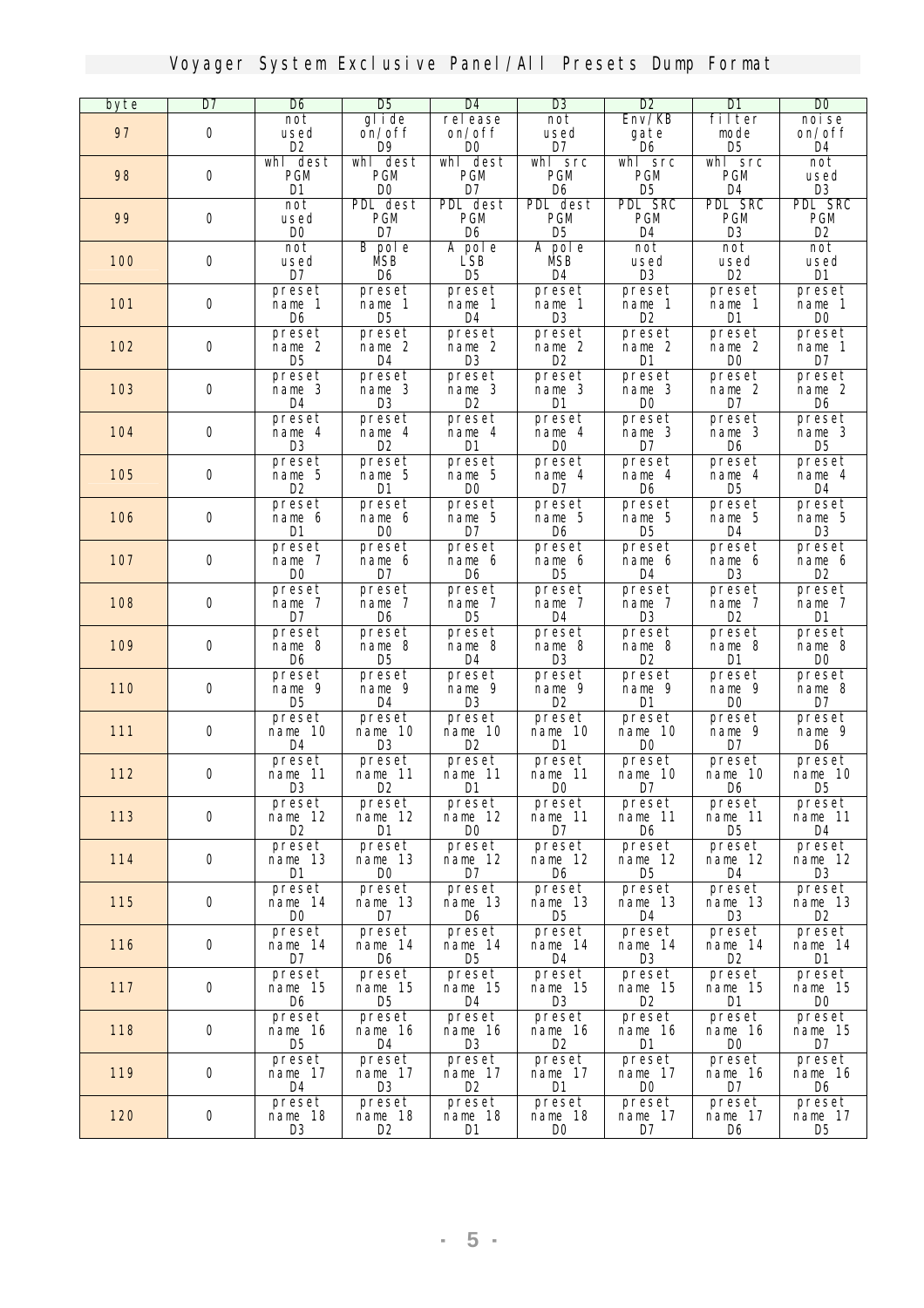| byte       | $\overline{\mathbf{D7}}$ | D6                    | D5                    | <b>D4</b>      | <b>D</b> <sub>3</sub>                         | D2             | DI            | $\overline{\mathbf{D}}$ |
|------------|--------------------------|-----------------------|-----------------------|----------------|-----------------------------------------------|----------------|---------------|-------------------------|
|            |                          | preset                | preset                | preset         | preset                                        | <i>preset</i>  | preset        | preset                  |
| 121        | $\bf{0}$                 | nane 19               | nane 19               | nane 19        | nane 18                                       | nane 18        | nane 18       | nane 18                 |
|            |                          | œ                     | D1                    | <b>DO</b>      | D7                                            | D6             | D5            | D4                      |
|            |                          | preset                | preset                | preset         | preset                                        | preset         | preset        | preset                  |
| 122        | 0                        | nane 20               | nane 20               | nane 19        | nane 19                                       | nane 19        | nane 19       | nane 19                 |
|            |                          | D1                    | DO.                   | D7             | D6                                            | D5             | D4            | œ                       |
|            |                          | preset                | preset                | preset         | preset                                        | preset         | <i>preset</i> | preset                  |
| 123        | $\mathbf 0$              | nane 21               | nane 20               | nane 20        | nane 20                                       | nane 20        | nane 20       | nane 20                 |
|            |                          | <b>DO</b>             | D7                    | D6             | D5                                            | D4             | B             | œ                       |
|            |                          | preset                | preset                | <b>preset</b>  | preset                                        | <b>preset</b>  | preset        | preset                  |
| 124        | 0                        | nane 21               | nane 21               | nane 21        | nane 21                                       | nane 21        | nane 21       | nane 21                 |
|            |                          | D7                    | D6                    | D5             | D4                                            | R              | D2            | D1                      |
|            |                          | preset                | <i>preset</i>         | <b>preset</b>  | preset                                        | <b>preset</b>  | <i>preset</i> | preset                  |
| 125        | 0                        | nane 22               | nane 22               | nane 22        | nane 22                                       | nane 22        | nane 22       | nane 22                 |
|            |                          | D6                    | D5                    | D4             | B                                             | œ              | D1            | <b>DO</b>               |
|            |                          | preset                | <i>preset</i>         | <b>preset</b>  | preset                                        | <b>preset</b>  | <i>preset</i> | preset                  |
| 126        | 0                        | nane 23               | name 23               | name 23        | name 23                                       | nane 23        | name 23       | name 22                 |
|            |                          | D5                    | D4                    | R              | D2                                            | D1             | DO            | D7                      |
|            |                          | <b>preset</b>         | preset                | <b>preset</b>  | preset                                        | <b>preset</b>  | <i>preset</i> | preset                  |
| 127        | 0                        | nane 24               | nane 24               | nane 24        | nane 24                                       | nane 24        | name 23       | nane 23                 |
|            |                          | D4                    | œ                     | œ              | D1                                            | <b>DO</b>      | D7            | D6                      |
|            |                          | a-glide               | a-glide               | KB             | KB                                            | preset         | <i>preset</i> | preset                  |
| 128        | 0                        | legato                | multi                 | node           | node                                          | nane 24        | nane 24       | nane 24                 |
|            |                          | B                     | œ                     | <b>D1</b>      | <b>DO</b>                                     | D7             | D6            | D5                      |
|            |                          | t. s. x               | t.s.x                 | t.s.x          | not                                           | t. s.          | t. s.         | single                  |
| 129        | 0                        | dest. no              | dest. no              | dest. no       | used                                          | gl obal        | nod bus       | multi=1                 |
|            |                          | D2                    | D1                    | DO             | D7                                            | D6             | D5            | D4                      |
|            |                          | $\overline{t}$ . s. x | t.s. x                | t.s. x         | t.s.x                                         | t.s. x         | t.s. x        | t.s.x                   |
| <b>130</b> | $\mathbf 0$              | ctrl. no              | ctrl. no              | direct.        | ant.                                          | amt.           | dest. no      | dest. no                |
|            |                          | D1                    | DO.                   | D7             | D6                                            | D5             | D4            | B                       |
|            |                          | t.s. y                | not                   | t.s. x         | t.s.x                                         | t.s. x         | t.s. x        | t.s.x                   |
| 131        | 0                        | dest. no              | used                  | ctrl. no       | ctrl. no                                      | ctrl. no       | ctrl. no      | ctrl. no                |
|            |                          | DO.                   | D7                    | D6             | D5                                            | D4             | <b>D</b> 3    | œ                       |
|            |                          | $\overline{t.s.}$ y   | t. s. y               | t.s. y         | $\overline{\mathbf{t}.\mathbf{s}.\mathbf{y}}$ | t.s. y         | t.s. y        | t.s. y                  |
| 132        | 0                        | di rect.              | ant. D6               | ant. D5        | dest. no                                      | dest. no       | dest. no      | dest. no                |
|            |                          | D7                    |                       |                | D4                                            | R              | œ             | D1                      |
|            |                          | t. s. y               | t.s. y                | t.s. y         | t.s. y                                        | t.s. y         | t.s. y        | t.s. y                  |
| 133        | 0                        | ctrl. no              | ctrl. no              | ctrl. no       | ctrl. no                                      | ctrl. no       | ctrl. no      | ctrl. no                |
|            |                          | D6                    | D5                    | D4             | D3                                            | D2             | D1            | <b>DO</b>               |
|            |                          | t. s. a               | t.s.a                 | t.s.a          | t.s.a                                         | t. s. a        | t.s.a         | not                     |
| 134        | $\mathbf 0$              | ant.                  | dest. no              | dest. no       | dest. no                                      | dest. no       | dest. no      | used                    |
|            |                          | D5                    | D4                    | R              | œ                                             | D1             | DO.           | D7                      |
|            |                          | t. s. a               | t.s.a                 | t. s. a        | t. s. a                                       | t.s.a          | t.s.a         | t. s. a                 |
| 135        | 0                        | ctrl. no              | ctrl. no              | ctrl. no       | ctrl. no                                      | ctrl. no       | direct.       | ant                     |
|            |                          | D4                    | B                     | œ              | D1                                            | DO.            | D7            | D6                      |
|            |                          | t.s.gate              | t. s. gate            | t.s.gate       | t.s.gate                                      | not            | t.s.a         | t. s. a                 |
| <b>136</b> | 0                        | dest.                 | dest.                 | dest.          | dest.                                         | used           | ctrl. no      | ctrl. no                |
|            |                          | <b>D3</b>             | D2                    | D1             | DO                                            | D7             | D6            | D5                      |
|            |                          | $\overline{t.s.}$ g   | t.s. g                | t.s. g         | t.s.gate                                      | not            | not           | not                     |
| 137        | $\bf{0}$                 | ctrl                  | ctrl                  | ctrl           | dir.                                          | used           | used          | used                    |
|            |                          | D2                    | D1                    | DO.            | D7                                            | D6             | D5            | D4                      |
|            |                          | clock                 | clock                 | t.s. g         | t.s.g                                         | t.s. g         | t. s. g       | t. s. g                 |
| 138        | $\mathbf 0$              | di vi der             | divider               | ctrl off       | ctrl                                          | ctrl           | ctrl          | ctrl                    |
|            |                          | D1                    | $\bf{D}0$             | $\mathbf{D}7$  | D <sub>6</sub>                                | D5             | D4            | <b>D3</b>               |
|            |                          | f-gate                | not                   | clock          | clock                                         | clock          | clock         | clock                   |
| <b>139</b> | $\mathbf 0$              | source                | used                  | di vi der      | di vi der                                     | divider        | di vi der     | divider                 |
|            |                          | DO.                   | D7                    | D6             | D5                                            | D4             | œ             | œ                       |
|            |                          | not                   | not                   | a-gate         | a-gate                                        | a-gate         | f-gate        | f-gate                  |
| <b>140</b> | 0                        | used                  | used                  | source         | source                                        | source         | source        | source                  |
|            |                          | D7                    | D <sub>6</sub>        | D5             | D4                                            | <b>D</b> 3     | D2            | D1                      |
|            |                          | not                   | <b>bus PGM</b>        | <b>bus PGM</b> | bus PGM                                       | <b>bus PGM</b> | bus PGM       | bus PGM                 |
| 141        | $\bf{0}$                 | used                  | shap. 1               | shap. 1        | shap. 1                                       | shap. 1        | shap. 1       | shap. 1                 |
|            |                          | D6                    | <b>D</b> <sub>5</sub> | D4             | R                                             | D2             | D1            | <b>DO</b>               |
|            |                          | shap 1                | shap 1                | shap 1         | shap 1                                        | shap 1         | shap 1        | not                     |
| 142        | $\bf{0}$                 | fixed v.              | fixed v.              | fixed v.       | fixed v.                                      | fixed v.       | fixed v.      | used                    |
|            |                          | D5                    | D4                    | <b>D3</b>      | D2                                            | D1             | DO            | D7                      |
|            |                          | shap 1                | shap 1                | shap 1         | shap 1                                        | shap 1         | shap 1        | shap 1                  |
| 143        | $\mathbf 0$              | fixed v.              | fixed v.              | fixed v.       | fixed v.                                      | fixed v.       | fixed v.      | fixed v.                |
|            |                          | D12                   | D11                   | D10            | D9                                            | D8             | D7            | D6                      |
|            |                          | bus PGM               | bus PGM               | bus PGM        | bus PGM                                       | shap 1         | shap 1        | shap 1                  |
| 144        | $\mathbf 0$              | shap. 2               | shap. 2               | shap. 2        | shap. 2                                       | fixed v.       | fixed v.      | fixed v.                |
|            |                          | Ŕ                     | Ď2                    | Ď1             | DO.                                           | D15            | D14           | D13                     |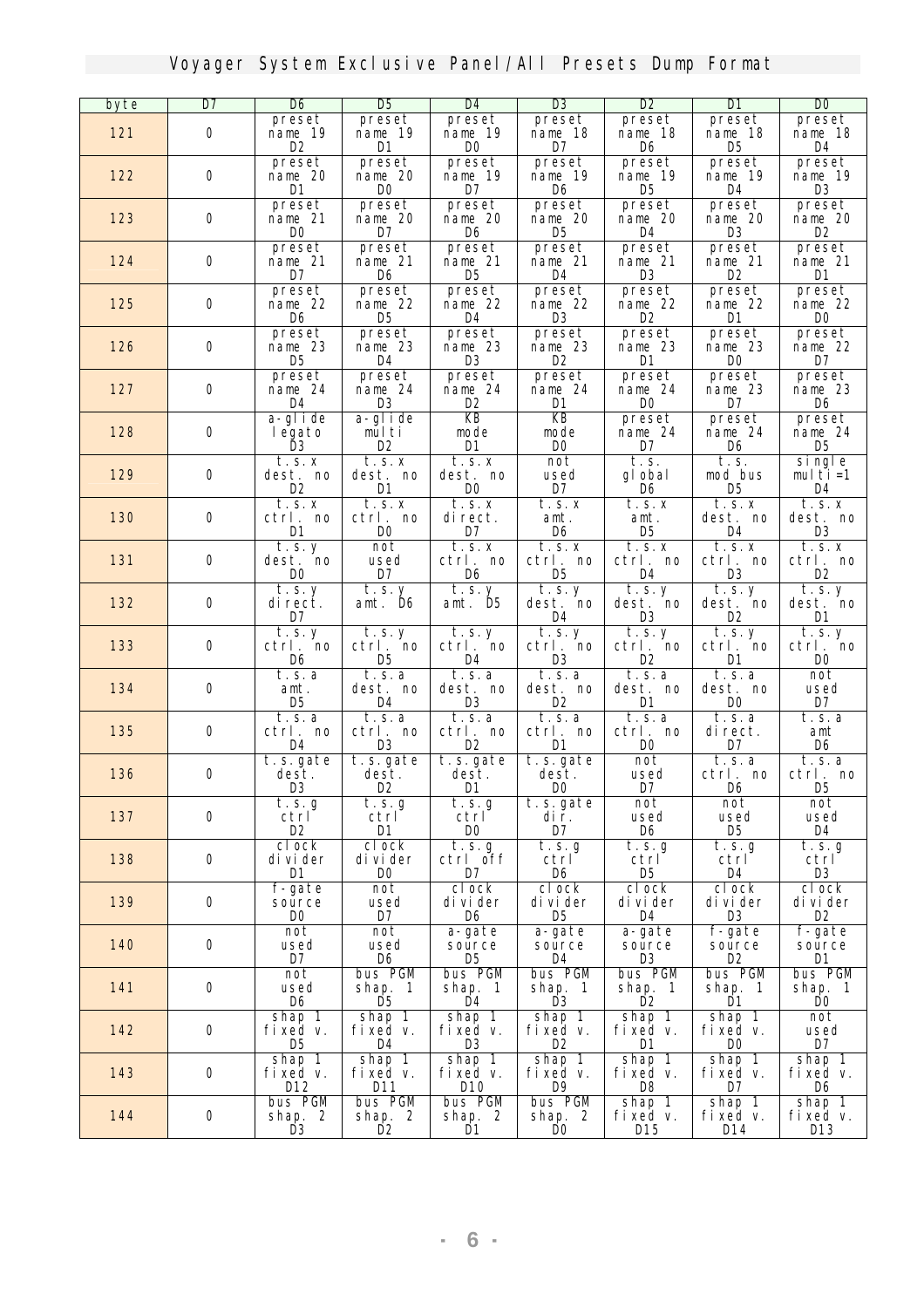Voyager System Exclusive Panel/All Presets Dump Format

| byte       | D7 | D6                       | D5                              | D4                              | œ                                | D2                              | D1                                   | DO                               |
|------------|----|--------------------------|---------------------------------|---------------------------------|----------------------------------|---------------------------------|--------------------------------------|----------------------------------|
| <b>145</b> | 0  | shap 2<br>fixed v.<br>D2 | 2<br>shap<br>fixed<br>v.<br>D1  | shap 2<br>fixed v.<br><b>DO</b> | not<br>used<br>D7                | not<br>used<br>D6               | bus PGM<br>shap. 2<br>D5             | bus PGM<br>shap.<br>2<br>D4      |
| <b>146</b> | 0  | shap<br>fixed v.<br>D9   | 2<br>shap<br>fixed<br>v.<br>D8  | shan 2<br>fixed v.<br>D7        | shap 2<br>fixed v.<br>D6         | 2<br>shap<br>fixed<br>v.<br>D5  | shap<br>fixed v.<br>D4               | shap 2<br>fixed v.<br><b>D</b> 3 |
| 147        |    | not<br>used              | 2<br>shap<br>fixed<br>v.<br>D15 | shap<br>-2<br>fixed v.<br>D14   | shap 2<br>fixed v.<br><b>D13</b> | 2<br>shap<br>fixed<br>v.<br>D12 | -2<br>shap<br>fixed v.<br><b>D11</b> | shap 2<br>fixed v.<br>D10        |

| <b>M-no</b> |                  | = Manufacturer Identify Number (4) |  |
|-------------|------------------|------------------------------------|--|
| PI - no     | = <b>Product</b> | <b>Identify Number (1)</b>         |  |
| DI - no     | $=$ Device       | <b>Identify Number (0-127)</b>     |  |

SysEx mode

|  | <b>00000001</b> = All Presets Dump --------- (F0 04 01 DV-no 01  F7)          |  |  |  |  |
|--|-------------------------------------------------------------------------------|--|--|--|--|
|  | <b>00000010</b> = Panel Dunp ---------------- (F0 04 01 DV-no 02  F7)         |  |  |  |  |
|  | <b>00000011</b> = Single Preset Dunp -------- (F0 04 01 DV-no 03 nn  F7)      |  |  |  |  |
|  | <b>00000100</b> = All Presets Dump Request $-$ (F0 04 01 DV-no 04 F7)         |  |  |  |  |
|  | <b>00000101</b> = Panel Dunp Request $\cdots$ $\cdots$ (F0 04 01 DV-no 05 F7) |  |  |  |  |
|  | $00000110$ = Single Preset Dunp Request (F0 04 01 DV-no 06 nn F7)             |  |  |  |  |
|  | 0111bbaa = ROM Dunp ----------------- (F0 04 01 00 $7x$ F7)                   |  |  |  |  |
|  | aa = ROM Sector Number 00-11                                                  |  |  |  |  |
|  | $bb = ROM Vector Counter 01-11$                                               |  |  |  |  |
|  | $\mathbf{m}$ = Program Number (0-127)                                         |  |  |  |  |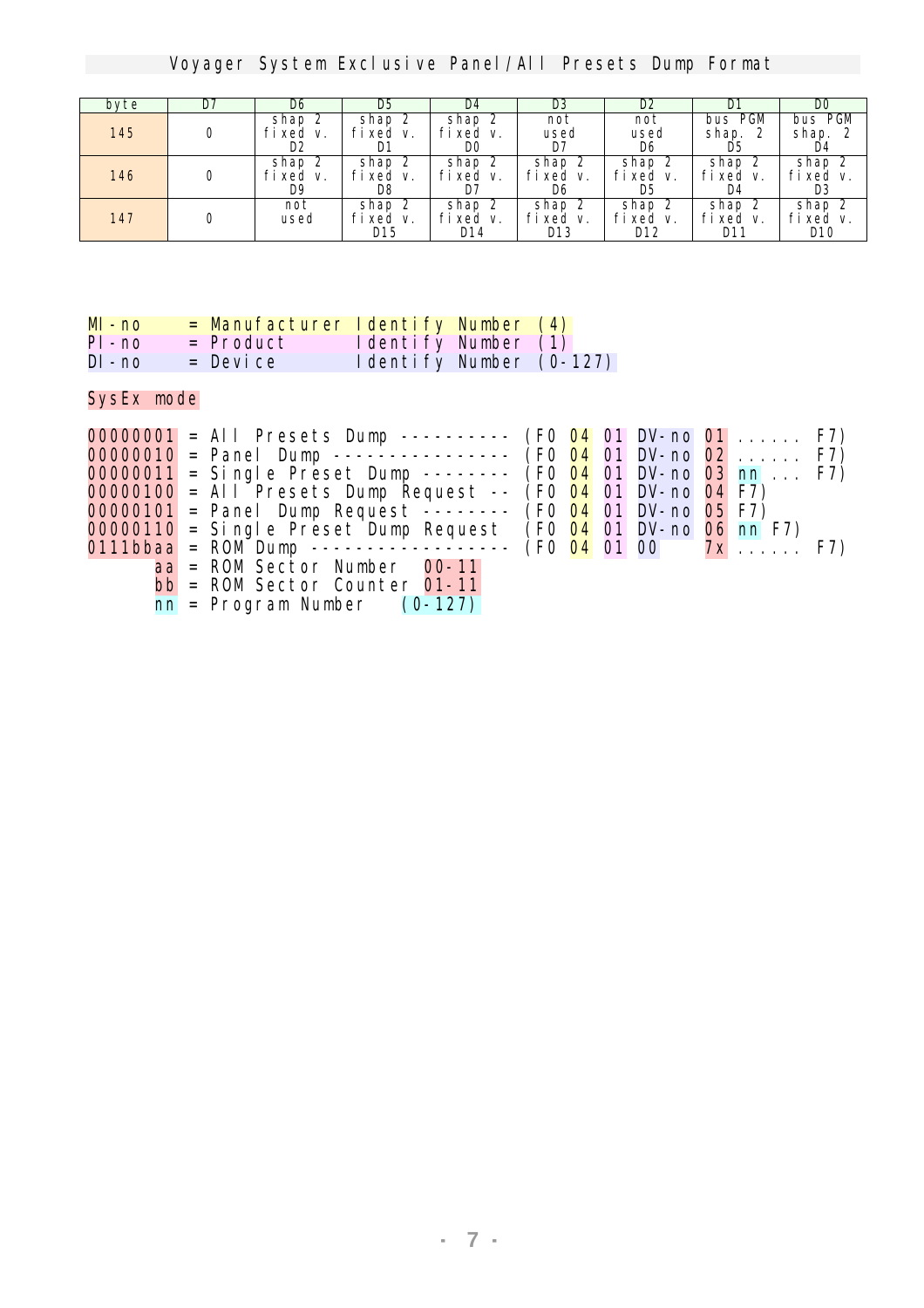| byte             | D7       | D6                                      | D5                                         | D4                                            | <b>D</b> <sub>3</sub>                   | D2                                            | D1                                     | <b>DO</b>                                           |
|------------------|----------|-----------------------------------------|--------------------------------------------|-----------------------------------------------|-----------------------------------------|-----------------------------------------------|----------------------------------------|-----------------------------------------------------|
| 1                | $\bf{0}$ | $M - no$<br>$D6=0$                      | $M - no$<br>$D5=0$                         | $M - no$<br>$\mathbf{D4} = \mathbf{0}$        | $M - no$<br>$D3=0$                      | $M - no$<br>$D2=1$                            | $M$ - no<br>$D1=0$                     | $M - no$<br>$D0=0$                                  |
| $\boldsymbol{z}$ | $\bf{0}$ | PI-no<br>$D6=0$                         | PI-no<br><b>D5=0</b>                       | PI-no<br>$\mathbf{D4} = \mathbf{0}$           | $PI$ - $no$<br>$D3=0$                   | PI-no<br>$D2=0$                               | PI-no<br>$M=0$                         | PI-no<br>$D0=1$                                     |
| $\bf{3}$         | $\bf{0}$ | DI - no<br>D <sub>6</sub>               | $DI - no$<br>D <sub>5</sub>                | DI - no<br>D <sub>4</sub>                     | DI-no<br>$\mathbf{B}$                   | $\mathbf{D}\mathbf{I}$ - no<br>D <sub>2</sub> | DI - no<br>D1                          | $\mathbf{D}\mathbf{I}$ - no<br>$\bf{D}0$            |
| 4                | $\bf{0}$ | <b>SysEx</b><br>mode<br>$\mathbf{D6}^*$ | <b>SysEx</b><br>node<br>$\mathbf{D5}^*$    | <b>SysEx</b><br>node<br>$\mathbf{D4}^*$       | <b>SysEx</b><br>mode<br>$\mathbf{B}^*$  | <b>SysEx</b><br>mode<br>$D2*$                 | <b>SysEx</b><br>node<br>$\mathbf{m}^*$ | <b>SysEx</b><br>mode<br>$\mathbf{D0}^*$             |
| 5                | $\bf{0}$ | preset<br>prog- no<br>D6                | preset<br>prog-no<br><b>D</b> <sub>5</sub> | preset<br>prog- no<br><b>D4</b>               | preset<br>prog-no<br>R                  | preset<br>prog-no<br>D2                       | preset<br>prog-no<br>M                 | preset<br>prog- no<br>DO                            |
| 6                | 0        | not<br>used<br>D <sub>6</sub>           | pot nap<br>1 source<br>D5                  | pot nap<br>1 source<br>D4                     | pot map<br>1 source<br>R                | pot nap<br>1 source<br>D2                     | pot nap<br>1 source<br>D1              | pot nap<br>1 source<br>DO.                          |
| $\boldsymbol{7}$ | $\bf{0}$ | pot nap<br>1 dest.<br>R5                | pot nap<br>1 dest.<br>D4                   | pot nap<br>1 dest.<br><b>D</b> 3              | pot nap<br>1 dest.<br>D2                | pot nap<br>1 dest.<br>M                       | pot nap<br>1 dest.<br>DO               | pot nap<br>1 dir<br>D7                              |
| 8                | 0        | pot nap<br>2 source<br>D4               | pot nap<br><b>2 source</b><br>B            | pot nap<br><b>2 source</b><br>œ               | pot map<br>2 source<br>D1               | pot nap<br>2 source<br><b>DO</b>              | pot nap<br>1 ant.<br>D7                | pot nap<br>$1$ ant.<br>D6                           |
| $\boldsymbol{9}$ | $\bf{0}$ | pot nap<br>2 dest.<br>R                 | pot nap<br>2 dest.<br>D2                   | pot map<br>2 dest.<br>D1                      | pot nap<br>2 dest.<br><b>DO</b>         | pot nap<br>2 dir<br>D7                        | not<br>used<br>D6                      | pot nap<br>2 source<br>D5                           |
| 10               | $\bf{0}$ | pot nap<br><b>3</b> source<br>œ         | pot nap<br><b>3 source</b><br>M            | pot nap<br><b>3 source</b><br>DO              | pot map<br>2 ant.<br>D7                 | pot nap<br>$2$ ant.<br>D6                     | pot nap<br>2 dest.<br>D5               | pot nap<br>2 dest.<br>D4                            |
| 11               | $\bf{0}$ | pot nap<br>3 dest.<br>M                 | pot nap<br>3 dest.<br><b>DO</b>            | pot nap<br>3 dir<br>D7                        | not<br>used<br>D6                       | pot nap<br><b>3</b> source<br>D5              | pot nap<br><b>3</b> source<br>D4       | pot nap<br><b>3 source</b><br><b>D</b> <sub>3</sub> |
| 12               | 0        | pot map<br><b>4 source</b><br>DO        | pot nap<br>3 ant.<br>D7                    | pot nap<br>3 amt.<br>D6                       | pot map<br>3 dest.<br>D5                | pot nap<br>3 dest.<br>D4                      | pot map<br>3 dest.<br>R                | pot nap<br>3 dest.<br>œ                             |
| 13               | 0        | pot nap<br>4 dir.<br>D7                 | not<br>used<br>D6                          | pot nap<br><b>4 source</b><br>D5              | pot nap<br><b>4 source</b><br>D4        | pot nap<br>4 source<br>B                      | pot map<br><b>4</b> source<br>œ        | pot nap<br><b>4 source</b><br>M                     |
| 14               | 0        | pot nap<br>4 ant.<br>D6                 | pot nap<br>4 dest.<br>D5                   | pot nap<br>4 dest.<br>D4                      | pot nap<br>4 dest.<br>R                 | pot nap<br>4 dest.<br>œ                       | pot nap<br>4 dest.<br>D1               | pot nap<br>4 dest.<br><b>DO</b>                     |
| 15               | 0        | ptcb up<br>pre ant<br>D5                | ptcb up<br>pre ant<br>D4                   | ptcb up<br>pre ant<br><b>IK</b>               | ptch up<br>pre ant<br>D2                | ptcb up<br>pre ant<br>D1                      | ptcb up<br>pre ant<br>DO.              | pot nap<br>4 ant.<br>D7                             |
| 16               | $\bf{0}$ | ptcb up<br>pre ant<br>D12               | ptcb up<br>pre ant<br>$\blacksquare$ D11   | ptcb up<br>pre ant<br>$\overline{\mathbf{m}}$ | ptcb up<br>pre ant<br>$\blacksquare$ D9 | ptcb up<br>pre ant<br>D8                      | ptcb up<br>pre ant<br>$\overline{D7}$  | ptcb up<br>pre ant<br>$\overline{ }$ D6             |
| 17               | 0        | sound<br>category<br>R.                 | sound<br>category<br>D2                    | sound<br>category<br>D1                       | sound<br>category<br>DO.                | ptcb up<br>pre ant<br>D15                     | ptcb up<br>pre ant<br>D14              | ptcb up<br>pre ant<br>D13                           |
| 18               | $\bf 0$  | ptcb up<br>anount<br>œ                  | ptcb up<br>anount<br>D1                    | ptcb up<br>anount<br>DO.                      | not<br>used<br>D7                       | not<br>used<br>D6                             | not<br>used<br>D5                      | sound<br>category<br>D4                             |
| 19               | $\bf 0$  | pb down<br>pre ant<br>D1                | pb down<br>pre ant<br>w                    | pb down<br>anount<br>D7                       | pb down<br>anount<br>D6                 | pb down<br>anount<br>D5                       | pb down<br>anount<br>D4                | ptcb up<br>anount<br>œ                              |
| 20               | 0        | pb down<br>pre ant<br>D8                | pb down<br>pre ant<br>D7                   | pb down<br>pre ant<br>D6                      | pb down<br>pre ant<br>D5                | pb down<br>pre ant<br>D4                      | pb down<br>pre ant<br>R                | pb down<br>pre ant<br>œ                             |
| 21               | 0        | pb down<br>pre ant<br>D15               | pb down<br>pre ant<br>D14                  | pb down<br>pre ant<br>D13                     | pb down<br>pre ant<br>D12               | pb down<br>pre ant<br>D11                     | pb down<br>pre ant<br>D10              | pb down<br>pre ant<br>D9                            |
| 21               | $\bf{0}$ | prog.<br>cursor<br>D6                   | prog.<br>cursor<br>D5                      | prog.<br>cursor<br>D4                         | prog.<br>cursor<br>œ                    | prog.<br>cursor<br>œ                          | prog.<br>cursor<br>D1                  | prog.<br>cursor<br>DO                               |
| 22               | $\bf{0}$ | not<br>used<br>D5                       | not<br>used<br>D4                          | ts gate<br><b>lfo</b> sync<br>R               | $t.s.$ A<br>lfo s&h<br>œ                | t.s. Y<br>lfo s&h<br>D1                       | t.s. X<br>lfo s&h<br>DO                | cursor<br>gl obal<br>$\mathbf{D}7$                  |
| 24               | $\bf 0$  | not<br>used<br>D4                       | not<br>used<br>œ                           | not<br>used<br>œ                              | not<br>used<br>D1                       | not<br>used<br>DO.                            | not<br>used<br>D15                     | not<br>used<br>D14                                  |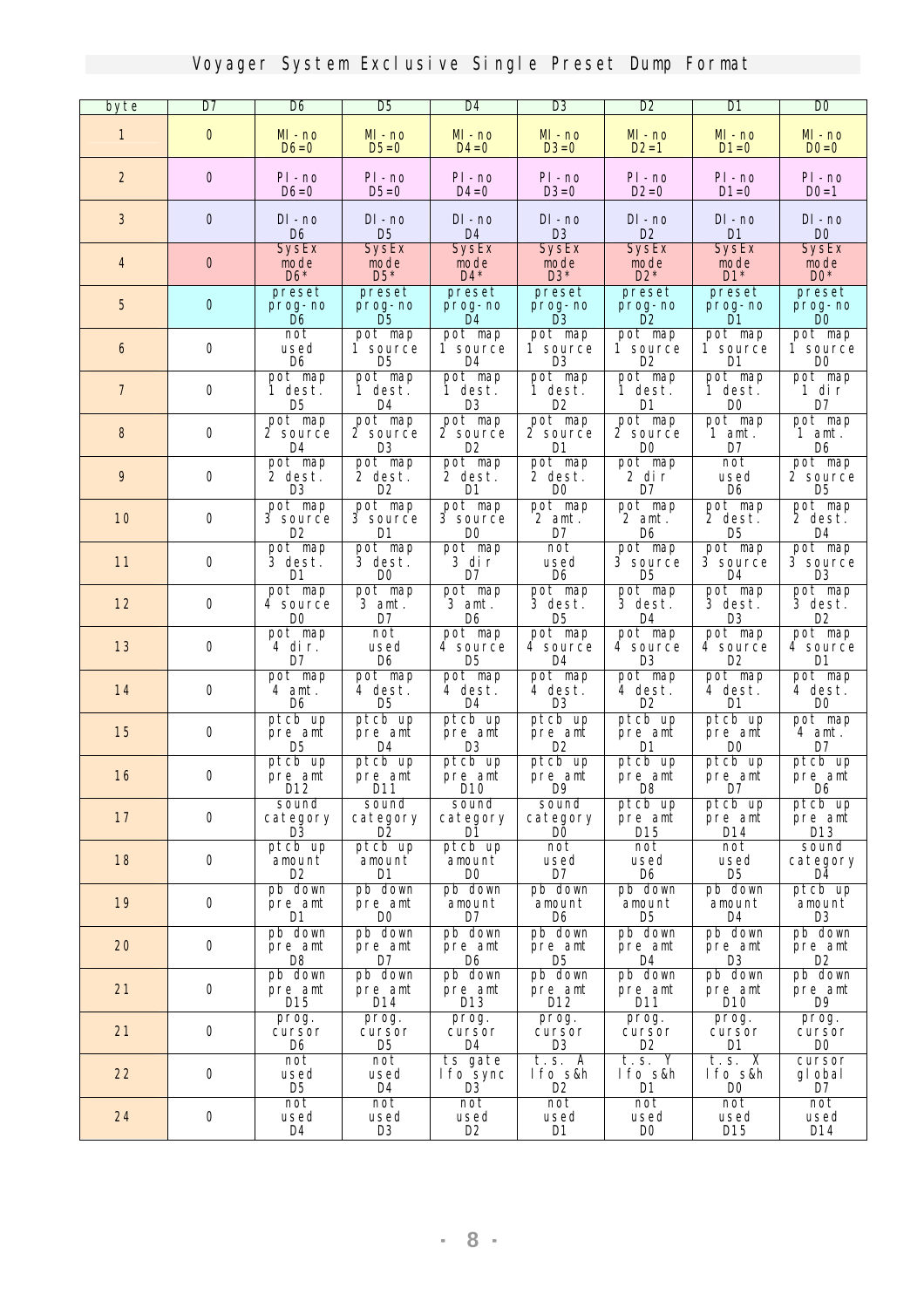| byte | $\overline{\mathbf{D7}}$ | D6                       | <b>D</b> <sub>5</sub>    | D4                        | <b>D</b> 3               | D2                                          | D1                       | $\overline{\mathbf{D}}$           |
|------|--------------------------|--------------------------|--------------------------|---------------------------|--------------------------|---------------------------------------------|--------------------------|-----------------------------------|
|      |                          | not                      | not                      | not                       | not                      | not                                         | not                      | not                               |
| 25   | $\bf{0}$                 | used<br><b>D11</b>       | used<br>D10              | used<br>D <sub>9</sub>    | used<br>D <sub>8</sub>   | used<br>D7                                  | used<br>D6               | used<br>D5                        |
|      |                          | <b>LFO</b>               | <b>LFO</b>               | <b>LFO</b>                | not                      | not                                         | not                      | not                               |
| 26   | $\bf{0}$                 | rate                     | rate                     | rate                      | used                     | used                                        | used                     | used                              |
|      |                          | D2                       | D1                       | <b>DO</b>                 | <b>D15</b>               | D14                                         | <b>D13</b>               | D12                               |
|      | $\bf{0}$                 | <b>LFO</b>               | <b>LFO</b>               | <b>LFO</b>                | <b>LFO</b>               | <b>LFO</b>                                  | <b>LFO</b>               | <b>LFO</b>                        |
| 27   |                          | rate<br>$\mathbf{D}9$    | rate<br>$\mathbf{D8}$    | rate<br>D7                | rate<br>D <sub>6</sub>   | rate<br>D <sub>5</sub>                      | rate<br>D4               | rate<br><b>D3</b>                 |
|      |                          | glide                    | <b>LFO</b>               | <b>LFO</b>                | <b>LFO</b>               | <b>LFO</b>                                  | <b>LFO</b>               | <b>LFO</b>                        |
| 28   | $\bf{0}$                 | rate                     | rate                     | rate                      | rate                     | rate                                        | rate                     | rate                              |
|      |                          | $\bf{D0}$                | D15                      | $M4$                      | <b>D13</b>               | D12                                         | $M1$                     | D10                               |
| 29   | $\bf{0}$                 | glide<br>rate            | glide<br>rate            | glide<br>rate             | glide<br>rate            | glide<br>rate                               | glide<br>rate            | glide<br>rate                     |
|      |                          | D7                       | D6                       | D <sub>5</sub>            | D4                       | <b>D3</b>                                   | D2                       | D1                                |
|      |                          | glide                    | glide                    | glide                     | glide                    | glide                                       | glide                    | glide                             |
| 30   | $\bf{0}$                 | rate                     | rate                     | rate                      | rate                     | rate                                        | rate                     | rate                              |
|      |                          | D14                      | <b>D13</b>               | $\mathbf{D12}$            | D11                      | D10                                         | D <sub>9</sub>           | D <sub>8</sub>                    |
| 31   | $\bf{0}$                 | m wheel<br>anount        | <b>m</b> wheel<br>anount | <b>m</b> wheel<br>anount  | m wheel<br>anount        | m wheel<br>anount                           | m wheel<br>anount        | glide<br>rate                     |
|      |                          | D5                       | <b>D4</b>                | <b>D3</b>                 | D2                       | D1                                          | D <sub>0</sub>           | <b>D15</b>                        |
|      |                          | m wheel                  | <b>m</b> wheel           | m wheel                   | m wheel                  | <b>m</b> wheel                              | m wheel                  | m wheel                           |
| 32   | $\bf{0}$                 | anount                   | anount                   | anount                    | <b>anount</b>            | anount                                      | anount                   | anount                            |
|      |                          | D12                      | D11                      | D10                       | D9                       | D8                                          | D7                       | D6                                |
| 33   | 0                        | pedal<br>anount          | pedal<br>anount          | pedal<br>anount           | pedal<br>anount          | m wheel<br>anount                           | m wheel<br>anount        | m wheel<br>anpunt                 |
|      |                          | R                        | D2                       | D1                        | <b>DO</b>                | D15                                         | D14                      | D13                               |
|      |                          | pedal                    | pedal                    | pedal                     | pedal                    | pedal                                       | pedal                    | pedal                             |
| 34   | $\bf{0}$                 | anount                   | anount                   | anount                    | anount                   | anount                                      | anount                   | anount                            |
|      |                          | D10                      | D <sub>9</sub>           | D8                        | D7                       | D6                                          | D5                       | D4                                |
| 35   | $\bf{0}$                 | osc <sub>2</sub><br>freq | osc <sub>2</sub><br>freq | pedal<br>anount           | pedal<br>anount          | pedal<br>anount                             | pedal<br>anount          | pedal<br>anount                   |
|      |                          | D1                       | DO.                      | <b>D15</b>                | D14                      | D13                                         | D12                      | <b>D11</b>                        |
|      |                          | osc <sub>2</sub>         | osc <sub>2</sub>         | osc <sub>2</sub>          | osc <sub>2</sub>         | osc <sub>2</sub>                            | osc <sub>2</sub>         | osc <sub>2</sub>                  |
| 36   | 0                        | freq                     | freq                     | freq                      | freq                     | freq                                        | freq                     | freq                              |
|      |                          | D8                       | D7                       | D6                        | D5                       | D4                                          | D3                       | œ                                 |
| 37   | $\bf{0}$                 | osc <sub>2</sub><br>freq | osc <sub>2</sub><br>freq | osc <sub>2</sub><br>freq  | osc <sub>2</sub><br>freq | osc <sub>2</sub><br>freq                    | osc <sub>2</sub><br>freq | osc <sub>2</sub><br>freq          |
|      |                          | D15                      | D14                      | $\mathbf{D}$ 13           | $\mathbf{D}12$           | D11                                         | D10                      | D9                                |
|      |                          | osc 3                    | osc 3                    | osc <sub>3</sub>          | osc 3                    | osc 3                                       | osc 3                    | osc 3                             |
| 38   | $\bf{0}$                 | freq                     | freq                     | freq                      | freq                     | freq                                        | freq                     | freq                              |
|      |                          | D6<br>osc 3              | D5<br>osc <sub>3</sub>   | D4<br>osc 3               | R<br>osc 3               | œ<br>osc 3                                  | M<br>osc 3               | DO.<br>osc 3                      |
| 39   | 0                        | freq                     | freq                     | freq                      | freq                     | freq                                        | freq                     | freq                              |
|      |                          | $DI3$                    | D12                      | D11                       | D10                      | D9                                          | D8                       | D7                                |
|      |                          | osc 1                    | osc 1                    | osc 1                     | osc 1                    | osc 1                                       | osc <sub>3</sub>         | osc 3                             |
| 40   | $\bf{0}$                 | wave                     | wave                     | wave                      | wave                     | wave                                        | freq                     | freq                              |
|      |                          | D4<br>osc 1              | <b>D3</b><br>osc 1       | D <sub>2</sub><br>osc 1   | D1<br>osc 1              | DO<br>osc 1                                 | $M5$<br>osc 1            | $M4$<br>osc 1                     |
| 41   | $\bf{0}$                 | wave                     | wave                     | wave                      | wave                     | wave                                        | wave                     | wave                              |
|      |                          | D11                      | D10                      | D9                        | D8                       | D7                                          | D6                       | D5                                |
|      |                          | osc <sub>2</sub>         | osc 2                    | osc <sub>2</sub>          | osc 1                    | osc 1                                       | osc 1                    | $\overline{\text{osc}}$ 1         |
| 42   | $\bf{0}$                 | wave                     | wave<br>D1               | wave<br>DO.               | wave                     | wave<br>D14                                 | wave                     | wave                              |
|      |                          | œ<br>osc <sub>2</sub>    | osc <sub>2</sub>         | osc <sub>2</sub>          | D15<br>osc 2             | osc 2                                       | D13<br>osc 2             | D12<br>osc 2                      |
| 43   | $\bf 0$                  | wave                     | wave                     | wave                      | wave                     | wave                                        | wave                     | wave                              |
|      |                          | D9                       | D8                       | D7                        | D6                       | D5                                          | D4                       | <b>D3</b>                         |
|      |                          | osc 3                    | osc <sub>2</sub>         | $\overline{\text{osc 2}}$ | osc 2                    | $\overline{\text{osc 2}}$                   | osc 2                    | osc <sub>2</sub>                  |
| 44   | $\mathbf 0$              | wave                     | wave                     | wave                      | wave                     | wave                                        | wave                     | wave                              |
|      |                          | DO.<br>osc 3             | D15<br>osc 3             | D14<br>osc 3              | D13<br>osc 3             | $\mathbf{M}2$<br>$\overline{\text{osc } 3}$ | D11<br>osc 3             | D10<br>$\overline{\text{osc } 3}$ |
| 45   | $\bf{0}$                 | wave                     | wave                     | wave                      | wave                     | wave                                        | wave                     | wave                              |
|      |                          | D7                       | D6                       | D5                        | D4                       | <b>D</b> 3                                  | D2                       | D1                                |
|      |                          | osc 3                    | osc 3                    | osc <sub>3</sub>          | osc 3                    | osc 3                                       | osc 3                    | osc 3                             |
| 46   | $\bf{0}$                 | wave<br>D14              | wave                     | wave<br>D12               | wave                     | wave<br>D10                                 | wave<br>D9               | wave<br>D8                        |
|      |                          | filter                   | D13<br>filter            | filter                    | D11<br>filter            | filter                                      | filter                   | osc 3                             |
| 47   | $\mathbf 0$              | spaci ng                 | spacing                  | spaci ng                  | spacing                  | spaci ng                                    | spaci ng                 | wave                              |
|      |                          | D5                       | D4                       | R                         | œ                        | D1                                          | DO.                      | D15                               |
|      |                          | filter                   | filter                   | filter                    | filter                   | filter                                      | filter                   | filter                            |
| 48   | $\bf 0$                  | spacing                  | spacing                  | spaci ng                  | spacing<br>D9            | spacing<br>DB                               | spacing<br>D7            | spacing                           |
|      |                          | D12                      | D11                      | D10                       |                          |                                             |                          | D6                                |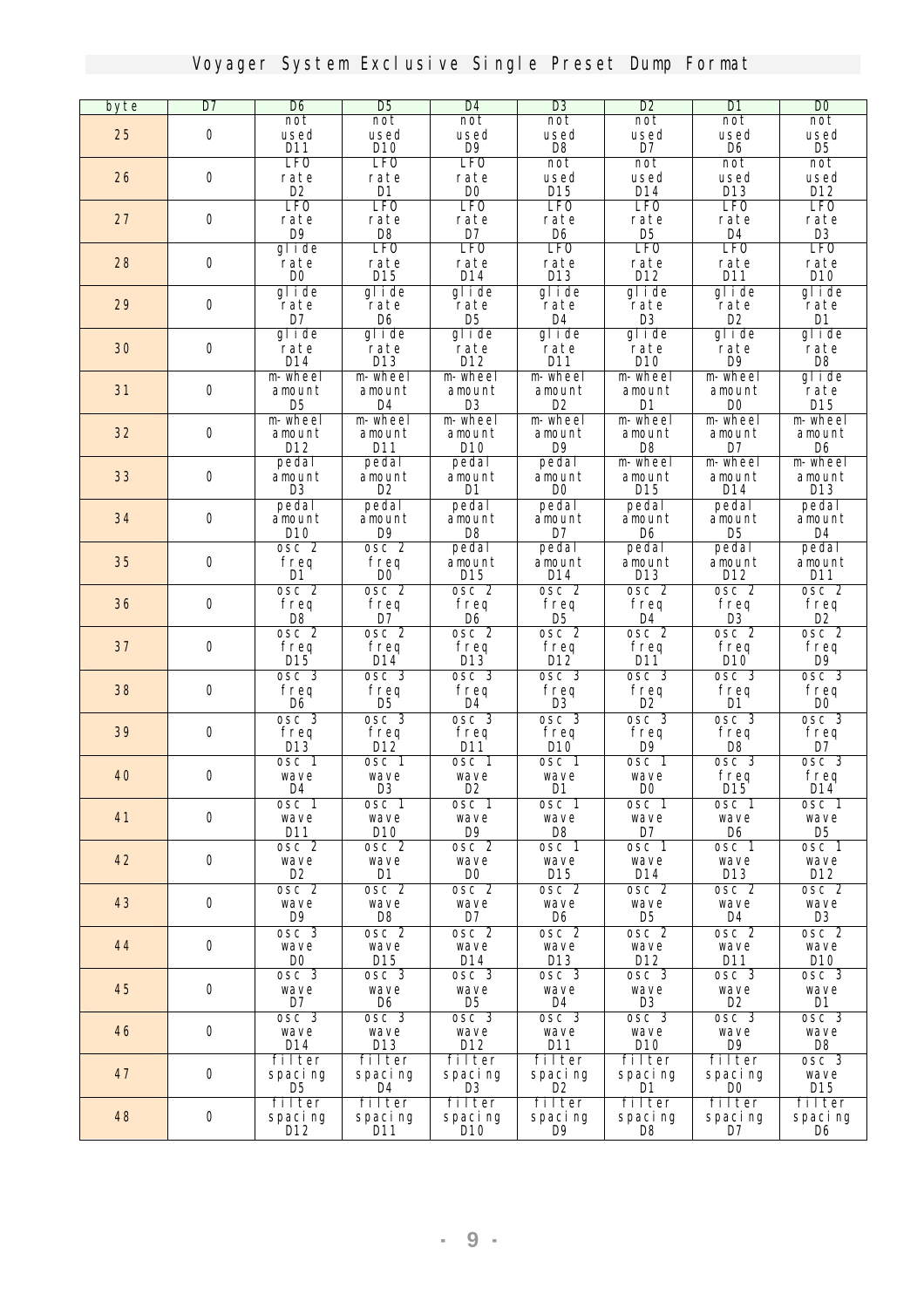| byte | $\overline{\mathbf{D7}}$ | D6                          | <b>D</b> <sub>5</sub>          | D4                       | <b>D3</b>                | D2                             | DI                       | <b>DO</b>              |
|------|--------------------------|-----------------------------|--------------------------------|--------------------------|--------------------------|--------------------------------|--------------------------|------------------------|
|      |                          | ext                         | ext                            | ext                      | ext                      | filter                         | filter                   | filter                 |
| 49   | $\bf{0}$                 | audi o                      | audi o                         | audi o                   | audi o                   | spacing                        | spacing                  | spacing                |
|      |                          | R                           | D <sub>2</sub>                 | D1                       | <b>DO</b>                | D15                            | D14                      | D13                    |
|      |                          | ext                         | ext                            | ext                      | ext                      | ext                            | ext                      | ext                    |
| 50   | $\bf{0}$                 | audi o<br>D10               | audi o<br>D9                   | audi o<br>D <sub>8</sub> | audi o<br>D7             | audi o<br>D6                   | audi o<br>D <sub>5</sub> | audi o<br>D4           |
|      |                          | osc 1                       | osc 1                          | ext                      | ext                      | ext                            | ext                      | ext                    |
| 51   | $\bf{0}$                 | <b>level</b>                | level                          | audi o                   | audi o                   | audi o                         | audi o                   | audi o                 |
|      |                          | D1                          | D <sub>0</sub>                 | $\mathbf{D1}5$           | D14                      | <b>D13</b>                     | D12                      | $M1$                   |
|      |                          | $\overline{\mathrm{osc}}$ 1 | $\overline{\text{osc}}$ 1      | osc 1                    | osc <sub>1</sub>         | osc <sub>1</sub>               | osc <sub>1</sub>         | osc <sub>1</sub>       |
| 52   | $\bf{0}$                 | <b>level</b>                | level                          | level                    | level                    | <b>level</b>                   | <b>level</b>             | level                  |
|      |                          | <b>D8</b>                   | D7                             | D6                       | D <sub>5</sub>           | D4                             | <b>D3</b>                | D <sub>2</sub>         |
|      |                          | osc 1                       | osc 1                          | osc 1                    | osc <sub>1</sub>         | osc 1                          | osc 1                    | osc <sub>1</sub>       |
| 53   | $\bf{0}$                 | <b>level</b>                | level                          | level                    | level                    | <b>level</b>                   | level                    | level                  |
|      |                          | D15<br>osc <sub>2</sub>     | <b>D14</b><br>osc <sub>2</sub> | $M3$<br>osc <sub>2</sub> | D12<br>osc <sub>2</sub>  | <b>D11</b><br>osc <sub>2</sub> | D10<br>osc <sub>2</sub>  | D9<br>osc <sub>2</sub> |
| 54   | $\bf{0}$                 | level                       | <b>level</b>                   | level                    | level                    | level                          | <b>level</b>             | level                  |
|      |                          | D <sub>6</sub>              | <b>D</b> <sub>5</sub>          | <b>D4</b>                | $\mathbf{D}3$            | D2                             | D1                       | $\bf{D}0$              |
|      |                          | osc <sub>2</sub>            | osc <sub>2</sub>               | osc <sub>2</sub>         | osc <sub>2</sub>         | osc <sub>2</sub>               | osc <sub>2</sub>         | osc <sub>2</sub>       |
| 55   | $\bf{0}$                 | level                       | level                          | level                    | level                    | level                          | level                    | level                  |
|      |                          | <b>D13</b>                  | D12                            | <b>D11</b>               | D10                      | D9                             | D <sub>8</sub>           | D7                     |
|      |                          | osc 3                       | osc 3                          | osc 3                    | osc 3                    | osc <sub>3</sub>               | osc <sub>2</sub>         | osc <sub>2</sub>       |
| 56   | $\bf{0}$                 | level                       | level                          | <b>level</b>             | level                    | level                          | level                    | level                  |
|      |                          | D <sub>4</sub>              | <b>D3</b>                      | D <sub>2</sub>           | D1                       | D <sub>0</sub>                 | <b>D15</b>               | D14                    |
|      |                          | osc 3                       | osc 3                          | osc <sub>3</sub>         | osc 3                    | osc <sub>3</sub>               | osc 3                    | osc 3                  |
| 57   | $\bf{0}$                 | level<br>D11                | level<br>D10                   | level<br>D9              | level<br><b>DS</b>       | level<br>D7                    | <b>level</b><br>D6       | level<br>D5            |
|      |                          | noise                       | noise                          | noise                    | osc 3                    | osc 3                          | osc <sub>3</sub>         | osc <sub>3</sub>       |
| 58   | $\bf{0}$                 | level                       | level                          | level                    | level                    | level                          | level                    | level                  |
|      |                          | D <sub>2</sub>              | <b>D1</b>                      | DO.                      | $M5$                     | D14                            | <b>D13</b>               | D12                    |
|      |                          | noise                       | noise                          | noise                    | noise                    | noise                          | noise                    | noise                  |
| 59   | $\bf{0}$                 | level                       | level                          | <b>level</b>             | level                    | <b>level</b>                   | <b>level</b>             | level                  |
|      |                          | D9                          | <b>DS</b>                      | D7                       | D <sub>6</sub>           | D <sub>5</sub>                 | <b>D4</b>                | <b>D3</b>              |
|      |                          | filter                      | noise                          | noise                    | noise                    | noise                          | noise                    | noise                  |
| 60   | $\bf{0}$                 | cutoff                      | <b>level</b>                   | level                    | level                    | level                          | level                    | level                  |
|      |                          | <b>DO</b><br>filter         | <b>D15</b><br>filter           | $M4$<br>filter           | <b>D13</b><br>filter     | D12<br>filter                  | $D11$<br>filter          | D10<br>filter          |
| 61   | $\bf{0}$                 | cutoff                      | cutoff                         | cutoff                   | cutoff                   | cutoff                         | cutoff                   | cutoff                 |
|      |                          | $\mathbf{D}$                | D6                             | <b>D</b> <sub>5</sub>    | D4                       | <b>D3</b>                      | D2                       | D1                     |
|      |                          | filter                      | filter                         | filter                   | filter                   | filter                         | filter                   | filter                 |
| 62   | $\bf{0}$                 | cutoff                      | cutoff                         | cutoff                   | cutoff                   | cutoff                         | cutoff                   | cutoff                 |
|      |                          | <b>D14</b>                  | <b>D13</b>                     | D12                      | D11                      | D10                            | D9                       | D8                     |
|      |                          | filter                      | filter                         | filter                   | filter                   | filter                         | filter                   | filter                 |
| 63   | 0                        | res                         | res                            | res                      | res<br>D <sub>2</sub>    | res                            | res                      | cutoff                 |
|      |                          | D <sub>5</sub><br>filter    | $\mathbf{D4}$<br>filter        | $\mathbf{D}3$<br>filter  | filter                   | D1<br>filter                   | DO<br>filter             | D15<br>filter          |
| 64   | $\bf{0}$                 | res                         | res                            | res                      | res                      | res                            | res                      | res                    |
|      |                          | $\mathbf{D}12$              | $M1$                           | D10                      | D9                       | D8                             | $\mathbf{D}7$            | D6                     |
|      |                          | filter                      | filter                         | filter                   | filter                   | filter                         | filter                   | filter                 |
| 65   | $\mathbf 0$              | env ant                     | env ant                        | env ant                  | env ant                  | res                            | res                      | res                    |
|      |                          | <b>D3</b>                   | D2                             | D1                       | DO.                      | D15                            | D14                      | D13                    |
|      |                          | filter                      | filter                         | filter                   | filter                   | filter                         | filter                   | filter                 |
| 66   | $\mathbf 0$              | env ant                     | env ant                        | env ant                  | env ant<br>$\mathbf{D}7$ | env ant<br>D6                  | env ant<br>D5.           | env ant                |
|      |                          | D10<br>filter               | D9<br>filter                   | D8<br>filter             | filter                   | filter                         | filter                   | D4<br>filter           |
| 67   | $\bf{0}$                 | kb ant                      | kb ant                         | env ant                  | env ant                  | env ant                        | env ant                  | env ant                |
|      |                          | D1                          | DO.                            | D15                      | D14                      | <b>D13</b>                     | D12                      | D11                    |
|      |                          | filter                      | filter                         | filter                   | filter                   | filter                         | filter                   | filter                 |
| 68   | $\bf 0$                  | kb amt                      | kb ant                         | kb ant                   | kb ant                   | kb ant                         | kb ant                   | kb ant                 |
|      |                          | D8                          | $\mathbf{D}7$                  | D6                       | D <sub>5</sub>           | D4                             | <b>D</b> 3               | D2                     |
|      |                          | filter                      | filter                         | filter                   | filter                   | filter                         | filter                   | filter                 |
| 69   | $\mathbf 0$              | kb ant                      | kb ant                         | kb ant                   | kb ant                   | kb ant                         | kb ant                   | kb ant                 |
|      |                          | D15                         | D14<br>h-phone                 | <b>D13</b>               | D12                      | D11                            | D10                      | D9                     |
| 70   | $\bf{0}$                 | h-phone<br>ant              | ant                            | h-phone<br>ant           | h-phone<br>ant           | h-phone<br>ant                 | h-phone<br>ant           | h-phone<br>ant         |
|      |                          | D6                          | D5                             | D4                       | <b>D3</b>                | D <sub>2</sub>                 | <b>D1</b>                | DO <sub>1</sub>        |
|      |                          | h-phone                     | h-phone                        | h-phone                  | h-phone                  | h-phone                        | h-phone                  | h-phone                |
| 71   | $\mathbf 0$              | ant                         | ant                            | ant                      | ant                      | ant                            | ant                      | ant                    |
|      |                          | D13                         | D12                            | D11                      | D10                      | D9                             | D8                       | D7                     |
|      |                          | filter                      | filter                         | filter                   | filter                   | filter                         | h-phone                  | h-phone                |
| 72   | $\bf{0}$                 | attack                      | attack                         | attack                   | attack                   | attack                         | ant                      | ant                    |
|      |                          | D4                          | <b>D</b> <sub>3</sub>          | D2                       | D1                       | <b>DO</b>                      | D15                      | D14                    |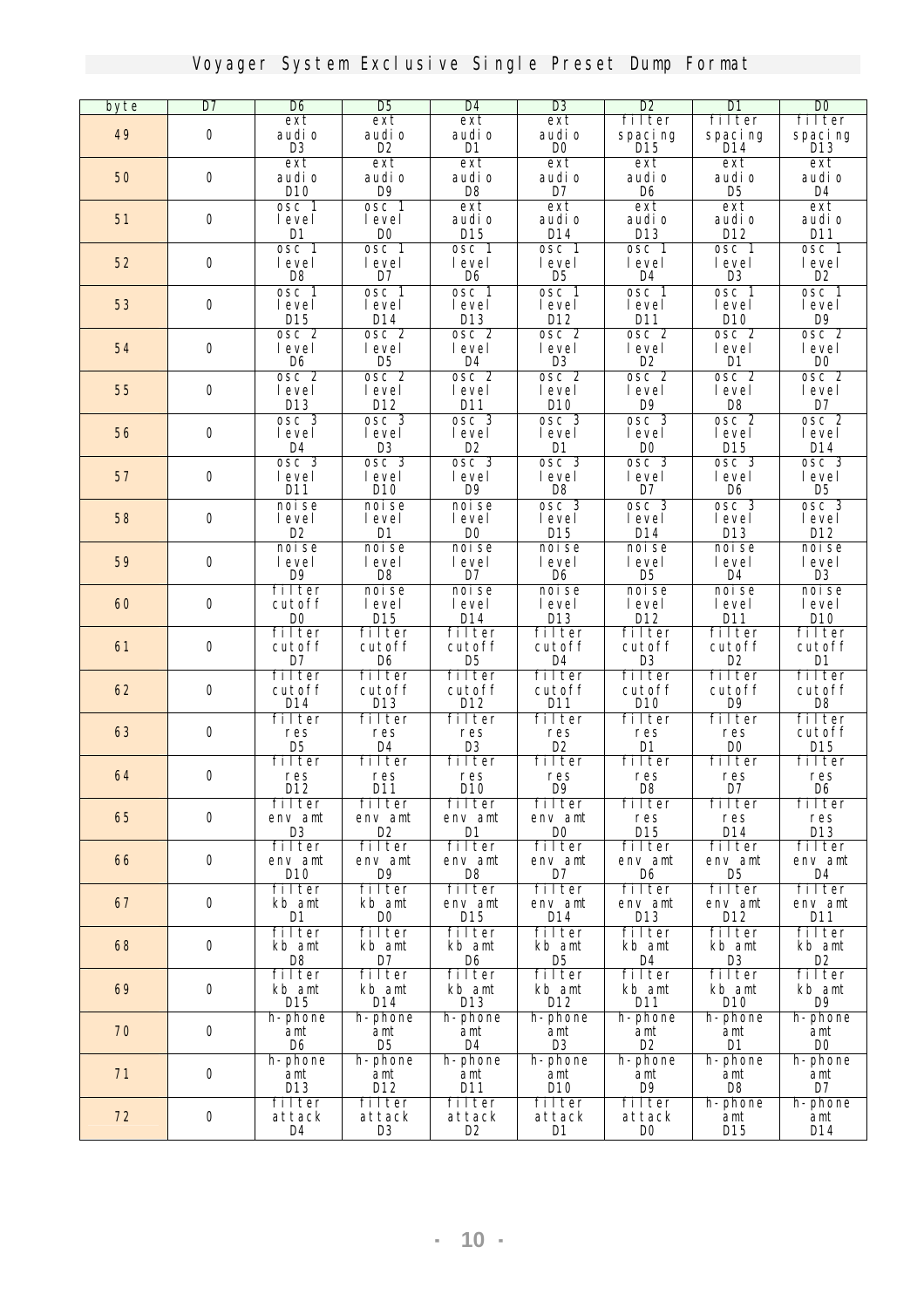| byte | $\overline{\mathbf{D7}}$ | <b>D</b> 6              | <b>D</b> <sub>5</sub> | D4                 | <b>D3</b>      | D2             | DI                                                                                                                                                                                                                                                                                                                                                                                                                                                                                           | $\overline{\mathbf{D}}$ |
|------|--------------------------|-------------------------|-----------------------|--------------------|----------------|----------------|----------------------------------------------------------------------------------------------------------------------------------------------------------------------------------------------------------------------------------------------------------------------------------------------------------------------------------------------------------------------------------------------------------------------------------------------------------------------------------------------|-------------------------|
|      |                          | filter                  | filter                | filter             | filter         | filter         | filter                                                                                                                                                                                                                                                                                                                                                                                                                                                                                       | filter                  |
| 73   | $\mathbf 0$              | attack                  | attack                | attack             | attack         | attack         | attack                                                                                                                                                                                                                                                                                                                                                                                                                                                                                       | attack                  |
|      |                          | <b>D11</b>              | D10                   | <b>D9</b>          | <b>DS</b>      | $\mathbf{D}7$  | D6                                                                                                                                                                                                                                                                                                                                                                                                                                                                                           | D <sub>5</sub>          |
|      |                          | filter                  | filter                | filter             | filter         | filter         | filter                                                                                                                                                                                                                                                                                                                                                                                                                                                                                       | filter                  |
| 74   | $\bf{0}$                 |                         |                       |                    | attack         | attack         | attack                                                                                                                                                                                                                                                                                                                                                                                                                                                                                       | attack                  |
|      |                          | decay<br>D <sub>2</sub> | decay<br>D1           | decay<br>$\bf{D}0$ | D15            | D14            | D13                                                                                                                                                                                                                                                                                                                                                                                                                                                                                          | $M2$                    |
|      |                          |                         |                       | filter             |                | filter         |                                                                                                                                                                                                                                                                                                                                                                                                                                                                                              |                         |
|      |                          | filter                  | filter                |                    | filter         |                | filter                                                                                                                                                                                                                                                                                                                                                                                                                                                                                       | filter                  |
| 75   | $\bf{0}$                 | decay                   | decay                 | decay              | decay          | decay          | decay                                                                                                                                                                                                                                                                                                                                                                                                                                                                                        | decay                   |
|      |                          | D9                      | D8                    | D7                 | D <sub>6</sub> | D <sub>5</sub> | D4                                                                                                                                                                                                                                                                                                                                                                                                                                                                                           | <b>D3</b>               |
|      |                          | filter                  | filter                | filter             | filter         | filter         | filter                                                                                                                                                                                                                                                                                                                                                                                                                                                                                       | filter                  |
| 76   | $\bf{0}$                 | sustain                 | decay                 | decay              | decay          | decay          | decay                                                                                                                                                                                                                                                                                                                                                                                                                                                                                        | decay                   |
|      |                          | DO.                     | $M5$                  | $M4$               | $\mathbf{D}13$ | $\mathbf{D12}$ | $M1$                                                                                                                                                                                                                                                                                                                                                                                                                                                                                         | D10                     |
|      |                          | filter                  | filter                | filter             | filter         | filter         | filter                                                                                                                                                                                                                                                                                                                                                                                                                                                                                       | filter                  |
| 77   | $\bf{0}$                 | sustain                 | sustain               | sustain            | sustain        | sustain        | sustain                                                                                                                                                                                                                                                                                                                                                                                                                                                                                      | sustain                 |
|      |                          | D7                      | D <sub>6</sub>        | D <sub>5</sub>     | D4             | $\mathbf{D}3$  | D <sub>2</sub>                                                                                                                                                                                                                                                                                                                                                                                                                                                                               | D1                      |
|      |                          | filter                  | filter                | filter             | filter         | filter         |                                                                                                                                                                                                                                                                                                                                                                                                                                                                                              | filter                  |
| 78   | $\bf{0}$                 | sustain                 | sustain               | sustain            | sustain        | sustain        |                                                                                                                                                                                                                                                                                                                                                                                                                                                                                              | sustain                 |
|      |                          | D14                     | $\overline{M}3$       | $M2$               | D11            | D10            |                                                                                                                                                                                                                                                                                                                                                                                                                                                                                              | D <sub>8</sub>          |
|      |                          | filter                  | filter                | filter             | filter         | filter         |                                                                                                                                                                                                                                                                                                                                                                                                                                                                                              | filter                  |
| 79   | $\bf{0}$                 | release                 | release               | release            | release        | release        |                                                                                                                                                                                                                                                                                                                                                                                                                                                                                              | sustain                 |
|      |                          | D5                      | <b>D4</b>             | $\mathbf{D}3$      | D <sub>2</sub> | D1             |                                                                                                                                                                                                                                                                                                                                                                                                                                                                                              | <b>D15</b>              |
|      |                          | filter                  |                       |                    | filter         | filter         |                                                                                                                                                                                                                                                                                                                                                                                                                                                                                              |                         |
|      |                          |                         | filter                | filter             |                |                |                                                                                                                                                                                                                                                                                                                                                                                                                                                                                              | filter                  |
| 80   | $\bf{0}$                 | release                 | release               | release            | release        | release        |                                                                                                                                                                                                                                                                                                                                                                                                                                                                                              | release                 |
|      |                          | D12                     | <b>D11</b>            | D10                | D9             | D <sub>8</sub> |                                                                                                                                                                                                                                                                                                                                                                                                                                                                                              | D6                      |
|      |                          | volume                  | volune                | volune             | volume         | filter         |                                                                                                                                                                                                                                                                                                                                                                                                                                                                                              | filter                  |
| 81   | $\bf{0}$                 | attack                  | attack                | attack             | attack         | release        |                                                                                                                                                                                                                                                                                                                                                                                                                                                                                              | release                 |
|      |                          | <b>D3</b>               | D2                    | D1                 | DO.            | <b>D15</b>     |                                                                                                                                                                                                                                                                                                                                                                                                                                                                                              | $M3$                    |
|      |                          | volume                  | volune                | volune             | volume         | volume         | volune                                                                                                                                                                                                                                                                                                                                                                                                                                                                                       | volune                  |
| 82   | $\bf{0}$                 | attack                  | attack                | attack             | attack         | attack         |                                                                                                                                                                                                                                                                                                                                                                                                                                                                                              | attack                  |
|      |                          | D10                     | <b>D9</b>             | D8                 | D7             | D6             |                                                                                                                                                                                                                                                                                                                                                                                                                                                                                              | D4                      |
|      |                          | volume                  | volune                | volume             | volume         | volume         |                                                                                                                                                                                                                                                                                                                                                                                                                                                                                              | volune                  |
| 83   | $\bf{0}$                 | decay                   | decay                 | attack             | attack         | attack         |                                                                                                                                                                                                                                                                                                                                                                                                                                                                                              | attack                  |
|      |                          | D1                      | D <sub>0</sub>        | $M5$               | D14            | D13            |                                                                                                                                                                                                                                                                                                                                                                                                                                                                                              | $D11$                   |
|      |                          | volume                  | volune                | volume             | volune         | volune         |                                                                                                                                                                                                                                                                                                                                                                                                                                                                                              | volune                  |
| 84   | $\bf{0}$                 |                         |                       | decay              |                |                |                                                                                                                                                                                                                                                                                                                                                                                                                                                                                              |                         |
|      |                          | decay                   | decay                 |                    | decay          | decay          |                                                                                                                                                                                                                                                                                                                                                                                                                                                                                              | decay                   |
|      |                          | D8                      | D7                    | D6                 | D <sub>5</sub> | <b>D4</b>      |                                                                                                                                                                                                                                                                                                                                                                                                                                                                                              | œ                       |
|      |                          | volune                  | volume                | volune             | volune         | volume         |                                                                                                                                                                                                                                                                                                                                                                                                                                                                                              | volune                  |
| 85   | $\bf{0}$                 | decay                   | decay                 | decay              | decay          | decay          |                                                                                                                                                                                                                                                                                                                                                                                                                                                                                              | decay                   |
|      |                          | $D15$                   | $M4$                  | $D13$              | $\mathbf{D}12$ | $D11$          |                                                                                                                                                                                                                                                                                                                                                                                                                                                                                              | <b>D9</b>               |
|      |                          | volume                  | volune                | volume             | volume         | volune         |                                                                                                                                                                                                                                                                                                                                                                                                                                                                                              | volume                  |
| 86   | $\boldsymbol{0}$         | sustain                 | sustain               | sustain            | sustain        | sustain        |                                                                                                                                                                                                                                                                                                                                                                                                                                                                                              | sustain                 |
|      |                          | D6                      | D5                    | D4                 | <b>D3</b>      | D <sub>2</sub> |                                                                                                                                                                                                                                                                                                                                                                                                                                                                                              | DO.                     |
|      |                          | volume                  | volune                | volume             | volume         | volume         |                                                                                                                                                                                                                                                                                                                                                                                                                                                                                              | volume                  |
| 87   | $\bf{0}$                 | sustain                 | sustain               | sustain            | sustain        | sustain        | sustain                                                                                                                                                                                                                                                                                                                                                                                                                                                                                      | sustain                 |
|      |                          | D13                     | D12                   | <b>D11</b>         | D10            | D9             | D <sub>8</sub>                                                                                                                                                                                                                                                                                                                                                                                                                                                                               | D7                      |
|      |                          | volume                  | volune                | volune             | volume         | volune         |                                                                                                                                                                                                                                                                                                                                                                                                                                                                                              | volune                  |
| 88   | $\bf{0}$                 | release                 | release               | release            | release        | release        |                                                                                                                                                                                                                                                                                                                                                                                                                                                                                              | sustain                 |
|      |                          | D4                      | R                     | D <sub>2</sub>     | M              | m)             | D15                                                                                                                                                                                                                                                                                                                                                                                                                                                                                          | D14                     |
|      |                          | volume                  | volume                | vol une            | volume         | volume         |                                                                                                                                                                                                                                                                                                                                                                                                                                                                                              | volune                  |
| 89   | 0                        | release                 | release               | release            | release        | release        |                                                                                                                                                                                                                                                                                                                                                                                                                                                                                              | release                 |
|      |                          | D11                     | D10                   | D9                 | D8             | D7             | filter<br>sustain<br><b>D9</b><br>filter<br>release<br>DO.<br>filter<br>release<br>D7<br>filter<br>release<br>D14<br>attack<br>D <sub>5</sub><br>volune<br>attack<br>D12<br>volume<br>decay<br>D3<br>volune<br>decay<br>D10<br>volume<br>sustain<br>D1<br>volume<br>volune<br>sustain<br>volume<br>release<br>D6<br>volume<br>release<br>D13<br>master<br>vol une<br>D4<br>master<br>volune<br>D11<br>wheel<br>source<br>œ<br>whee I<br>shapi ng<br>D1<br>pedal<br>shapi ng<br>DO.<br>octave | D5                      |
|      |                          | master                  | naster                | master             | volume         | vol une        |                                                                                                                                                                                                                                                                                                                                                                                                                                                                                              | volune                  |
| 90   | $\bf{0}$                 | volume                  | vol une               | vol une            | release        | release        |                                                                                                                                                                                                                                                                                                                                                                                                                                                                                              | release                 |
|      |                          | œ                       | D1                    | <b>DO</b>          | D15            | D14            |                                                                                                                                                                                                                                                                                                                                                                                                                                                                                              | D12                     |
|      |                          |                         |                       |                    |                |                |                                                                                                                                                                                                                                                                                                                                                                                                                                                                                              |                         |
|      |                          | master                  | master                | master             | master         | mster          |                                                                                                                                                                                                                                                                                                                                                                                                                                                                                              | master                  |
| 91   | $\bf{0}$                 | volume                  | volune                | volume             | volume         | vol une        |                                                                                                                                                                                                                                                                                                                                                                                                                                                                                              | volune                  |
|      |                          | D9                      | DB                    | D7                 | D6             | D5             |                                                                                                                                                                                                                                                                                                                                                                                                                                                                                              | œ                       |
|      |                          | <b>LFO</b>              | naster                | master             | master         | master         |                                                                                                                                                                                                                                                                                                                                                                                                                                                                                              | master                  |
| 92   | $\bf{0}$                 | sync                    | volume                | vol une            | volume         | volume         |                                                                                                                                                                                                                                                                                                                                                                                                                                                                                              | volune                  |
|      |                          | DO.                     | D15                   | D14                | D13            | D12            |                                                                                                                                                                                                                                                                                                                                                                                                                                                                                              | D10                     |
|      |                          | wheel                   | wheel                 | wheel              | wheel          | wheel          |                                                                                                                                                                                                                                                                                                                                                                                                                                                                                              | <b>LFO</b>              |
| 93   | $\bf{0}$                 | dest.                   | dest.                 | dest.              | source         | source         |                                                                                                                                                                                                                                                                                                                                                                                                                                                                                              | sync                    |
|      |                          | D7                      | D6                    | D5                 | D4             | B              |                                                                                                                                                                                                                                                                                                                                                                                                                                                                                              | D1                      |
|      |                          | pedal                   | pedal                 | pedal              | pedal          | pedal          |                                                                                                                                                                                                                                                                                                                                                                                                                                                                                              | whee l                  |
| 94   | $\bf{0}$                 | dest.                   | dest.                 | source             | source         | source         |                                                                                                                                                                                                                                                                                                                                                                                                                                                                                              | shapi ng                |
|      |                          | D6                      | D5                    | D4                 | <b>D</b> 3     | œ              |                                                                                                                                                                                                                                                                                                                                                                                                                                                                                              | DO.                     |
|      |                          | octave                  | octave                | octave             | octave         | pedal          |                                                                                                                                                                                                                                                                                                                                                                                                                                                                                              | pedal                   |
| 95   | $\mathbf 0$              | osc 2                   | osc 1                 | osc 1              | osc 1          | shapi ng       |                                                                                                                                                                                                                                                                                                                                                                                                                                                                                              | dest.                   |
|      |                          | <b>D</b> <sub>5</sub>   | D4                    | <b>D</b> 3         | D2             | ш              |                                                                                                                                                                                                                                                                                                                                                                                                                                                                                              | D7                      |
|      |                          | osc 3-1                 |                       |                    |                |                |                                                                                                                                                                                                                                                                                                                                                                                                                                                                                              |                         |
|      | $\bf{0}$                 | FM                      | osc 1-2               | octave             | octave         | octave         |                                                                                                                                                                                                                                                                                                                                                                                                                                                                                              | octave                  |
| 96   |                          |                         | sync                  | osc 3              | osc 3          | osc 3          | osc 2                                                                                                                                                                                                                                                                                                                                                                                                                                                                                        | osc <sub>2</sub>        |
|      |                          | D4                      | ĸ                     | œ                  | D1             | <b>DO</b>      | D7                                                                                                                                                                                                                                                                                                                                                                                                                                                                                           | D6                      |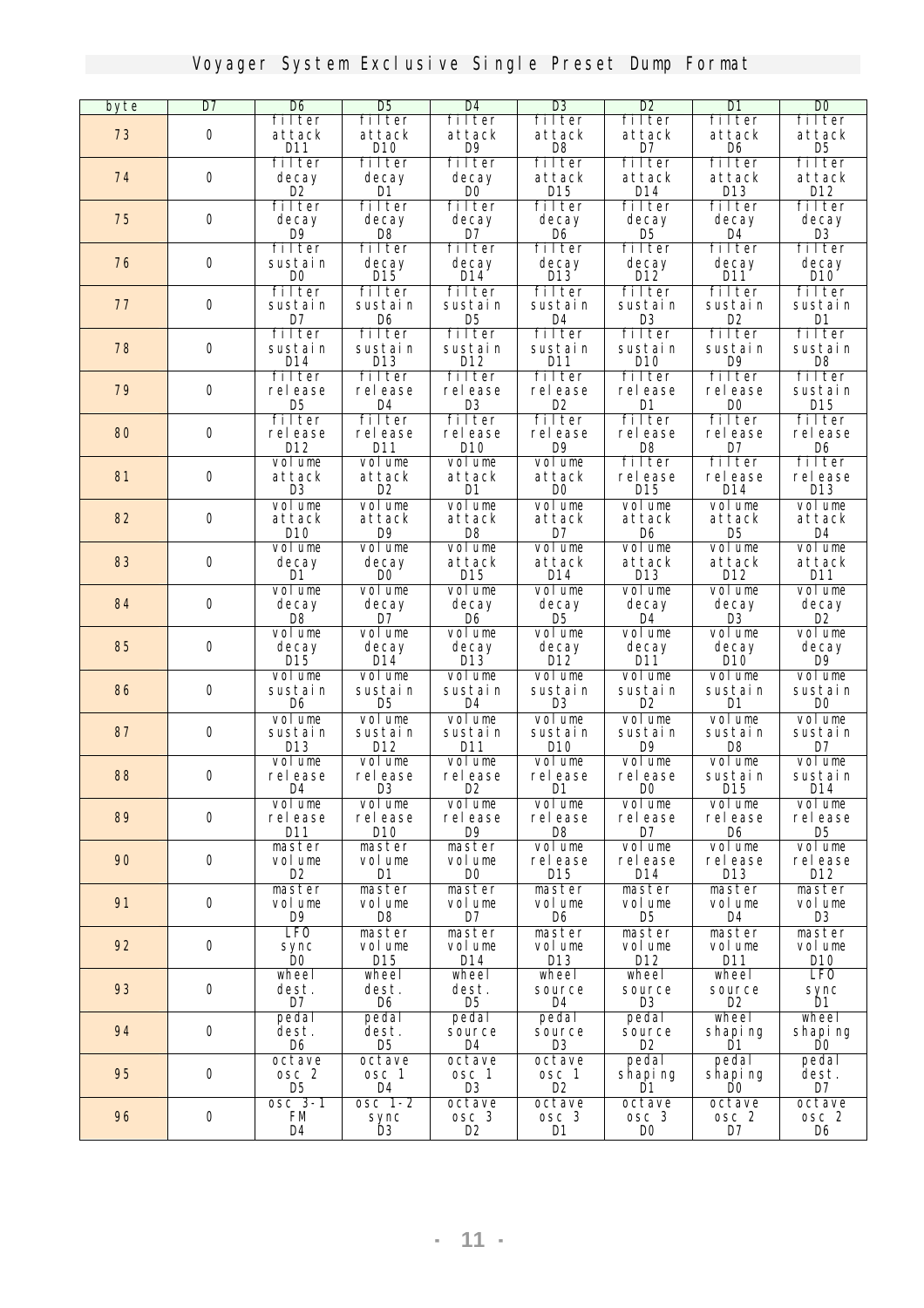| byte       | D7          | D6                     | <b>D</b> <sub>5</sub> | D4                       | $\mathbf{B}$             | D2                    | D1                    | $\bf{D}$              |
|------------|-------------|------------------------|-----------------------|--------------------------|--------------------------|-----------------------|-----------------------|-----------------------|
|            |             | osc 3                  | osc 2                 | osc 1                    | Ext                      | <b>B</b> pole         | osc <sub>3</sub>      | osc <sub>3</sub>      |
| 97         | $\bf{0}$    | on/off                 | on/off                | on/off                   | audi o                   | LSB                   | Lo freq               | KB ctrl               |
|            |             | R                      | œ                     | D1                       | <b>DO</b>                | D7                    | D6                    | D5                    |
|            |             | not                    | glide                 | release                  | not                      | $Emv / KB$            | filter                | noise                 |
| 98         | 0           | used                   | on/off                | on/off                   | used                     | gate                  | node                  | on/off                |
|            |             | D2                     | <b>D9</b>             | <b>DO</b>                | D7                       | D6                    | D5                    | D4                    |
| 99         | 0           | whl dest<br><b>PGM</b> | whl dest<br>PGM       | whl dest<br><b>PGM</b>   | whl src<br><b>PGM</b>    | whi src<br><b>PGM</b> | whl src<br><b>PGM</b> | not                   |
|            |             | <b>D1</b>              | DO.                   | D7                       | D <sub>6</sub>           | D <sub>5</sub>        | D <sub>4</sub>        | used<br><b>D3</b>     |
|            |             | not                    | <b>PDL</b> dest       | <b>PDL</b> dest          | <b>PDL</b> dest          | PDL SRC               | <b>PDL SRC</b>        | <b>PDL SRC</b>        |
| <b>100</b> | 0           | used                   | PGM                   | <b>PGM</b>               | <b>PGM</b>               | <b>PGM</b>            | <b>PGM</b>            | PGM                   |
|            |             | <b>DO</b>              | D7                    | D6                       | D5                       | D4                    | <b>D</b> <sub>3</sub> | D2                    |
|            |             | not                    | <b>B</b> pole         | A pole                   | A pole                   | not                   | not                   | not                   |
| <b>101</b> | 0           | used                   | <b>NSB</b>            | LSB                      | МSВ                      | used                  | used                  | used                  |
|            |             | D7                     | D6                    | D <sub>5</sub>           | D4                       | <b>D3</b>             | D <sub>2</sub>        | <b>D1</b>             |
|            |             | preset                 | preset                | preset                   | preset                   | preset                | preset                | preset                |
| 102        | 0           | nane 1                 | nane 1                | name 1                   | name 1                   | nane 1                | nane 1                | nane 1                |
|            |             | D6                     | D5                    | D <sub>4</sub>           | <b>D</b> <sub>3</sub>    | D2                    | D1                    | D <sub>0</sub>        |
|            |             | preset                 | preset                | preset                   | preset                   | preset                | preset                | preset                |
| <b>103</b> | 0           | nane 2                 | nane 2                | name 2                   | name 2                   | name 2                | nane 2                | nane 1                |
|            |             | D5                     | D4                    | œ                        | D2                       | D1                    | DO.                   | D7                    |
|            |             | preset                 | preset                | preset                   | preset                   | preset                | preset                | preset                |
| 104        | $\bf{0}$    | nane 3                 | nane 3                | name 3                   | name 3                   | name 3                | name 2                | nane 2                |
|            |             | D4<br>preset           | <b>D3</b><br>preset   | D2<br>preset             | D1<br>preset             | D0<br>preset          | D7<br>preset          | D6<br>preset          |
| <b>105</b> | 0           | nane 4                 | nane 4                | name 4                   | name 4                   | nane 3                | nane 3                | name 3                |
|            |             | R                      | D2                    | D1                       | m                        | D7                    | D6                    | D5                    |
|            |             | preset                 | preset                | <b>preset</b>            | preset                   | preset                | preset                | preset                |
| <b>106</b> | $\bf{0}$    | nane 5                 | nane 5                | name 5                   | nane 4                   | nane 4                | nane 4                | nane 4                |
|            |             | D2                     | D1                    | D0                       | D7                       | D6                    | D5                    | <b>D4</b>             |
|            |             | preset                 | preset                | preset                   | preset                   | preset                | preset                | preset                |
| 107        | $\bf{0}$    | nane 6                 | nane 6                | name 5                   | name 5                   | nane 5                | nane 5                | name 5                |
|            |             | D1                     | DO                    | D7                       | D6                       | D5                    | D4                    | <b>D</b> 3            |
|            |             | preset                 | preset                | preset                   | preset                   | preset                | preset                | preset                |
| 108        | O           | nane 7                 | nane 6                | nane 6                   | nane 6                   | nane 6                | name 6                | nane 6                |
|            |             | <b>DO</b>              | D7                    | D6                       | D5                       | D4                    | <b>D3</b>             | D2                    |
| <b>109</b> | 0           | preset<br>nane 7       | preset<br>nane 7      | preset<br>name 7         | preset<br>name 7         | preset<br>nane 7      | preset<br>nane 7      | preset<br>nane 7      |
|            |             | D7                     | D6                    | D5                       | D4                       | R                     | D2                    | D1                    |
|            |             | preset                 | preset                | preset                   | preset                   | preset                | preset                | preset                |
| <b>110</b> | $\bf{0}$    | nane 8                 | nane 8                | nane 8                   | nane 8                   | nane 8                | nane 8                | nane 8                |
|            |             | D6                     | D5                    | D4                       | D3                       | D2                    | D1                    | DO.                   |
|            |             | preset                 | <b>preset</b>         | preset                   | preset                   | preset                | preset                | preset                |
| 111        | $\bf{0}$    | nane 9                 | nane 9                | name 9                   | name 9                   | nane 9                | nane 9                | nane 8                |
|            |             | D5                     | D4                    | R                        | D2                       | D1                    | <b>DO</b>             | D7                    |
|            |             | preset                 | <b>preset</b>         | preset                   | preset                   | preset                | preset                | preset                |
| 112        | $\bf{0}$    | nane 10<br>D4          | nane 10<br>R          | nane 10<br>D2            | nane 10<br>D1            | nane 10<br>DO.        | nane 9<br>D7          | nane 9<br>D6          |
|            |             |                        |                       |                          |                          |                       |                       |                       |
| <b>113</b> | $\mathbf 0$ | preset<br>nane 11      | preset<br>nane 11     | preset<br>nane 11        | preset<br>nane 11        | preset<br>nane 10     | preset<br>nane 10     | preset<br>nane 10     |
|            |             | R                      | D2                    | D1                       | <b>DO</b>                | D7                    | D6                    | <b>D</b> <sub>5</sub> |
|            |             | preset                 | <i>preset</i>         | <i>preset</i>            | preset                   | preset                | preset                | preset                |
| 114        | 0           | nane 12                | nane 12               | nane 12                  | nane 11                  | nane 11               | nane 11               | nane 11               |
|            |             | D2                     | D1                    | <b>DO</b>                | D7                       | D6                    | D5                    | D4                    |
|            |             | preset                 | preset                | preset                   | preset                   | preset                | preset                | preset                |
| <b>115</b> | 0           | nane 13                | nane 13               | nane 12                  | nane 12                  | nane 12               | nane 12               | nane 12               |
|            |             | D1                     | <b>DO</b>             | D7                       | D6                       | D5                    | D4                    | R                     |
|            |             | preset                 | preset                | preset                   | preset                   | preset                | <b>preset</b>         | preset                |
| <b>116</b> | 0           | nane 14                | nane 13               | name 13                  | nane 13                  | nane 13               | nane 13               | nane 13               |
|            |             | <b>DO</b>              | D7                    | D6                       | D5                       | D4                    | <b>D3</b>             | D2                    |
|            | 0           | preset                 | <i>preset</i>         | <b>preset</b><br>nane 14 | <i>preset</i><br>nane 14 | preset<br>nane 14     | preset                | preset                |
| 117        |             | nane 14<br>D7          | nane 14<br>D6         | <b>D</b> <sub>5</sub>    | D4                       | œ                     | nane 14<br>œ          | nane 14<br>D1         |
|            |             | preset                 | preset                | preset                   | preset                   | preset                | preset                | preset                |
| <b>118</b> | 0           | nane 15                | nane 15               | nane 15                  | nane 15                  | nane 15               | nane 15               | nane 15               |
|            |             | D6                     | <b>D</b> <sub>5</sub> | D4                       | œ                        | D2                    | D1                    | DO.                   |
|            |             | preset                 | preset                | <i>preset</i>            | preset                   | preset                | preset                | preset                |
| <b>119</b> | 0           | nane 16                | nane 16               | nane 16                  | nane 16                  | nane 16               | nane 16               | nane 15               |
|            |             | <b>D</b> <sub>5</sub>  | D4                    | <b>D</b> 3               | D2                       | D1                    | DO                    | D7                    |
|            |             | preset                 | <b>preset</b>         | <i>preset</i>            | preset                   | <b>preset</b>         | <i>preset</i>         | preset                |
| <b>120</b> | 0           | nane 17                | nane 17               | nane 17                  | nane 17                  | nane 17               | nane 16               | nane 16               |
|            |             | D4                     | R.                    | D2                       | D1                       | DO.                   | D7                    | D6                    |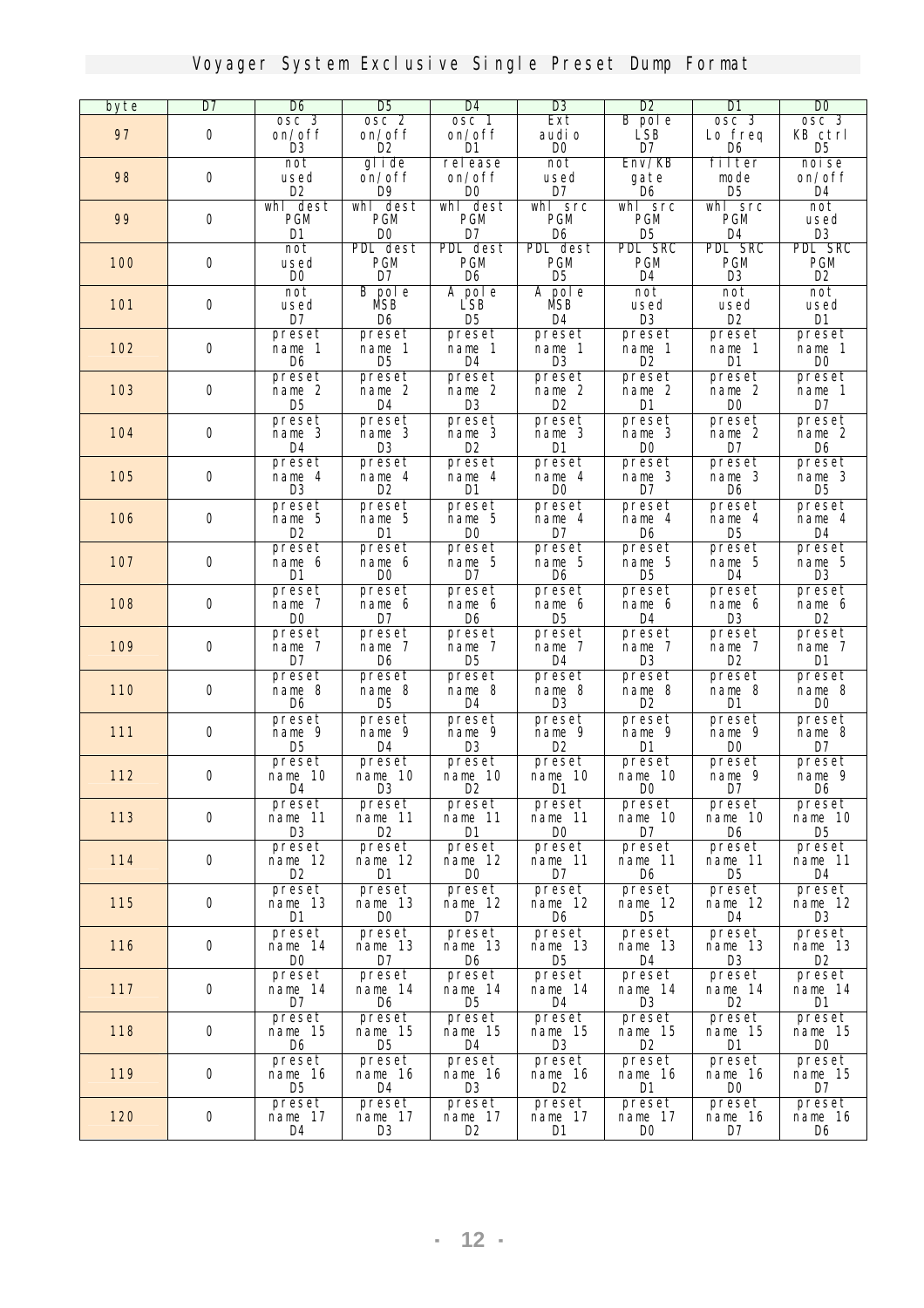| byte       | $\overline{\mathbf{D7}}$ | D6                        | <b>D</b> <sub>5</sub>    | <b>D</b> 4            | $\overline{\mathbf{B}}$          | D2                              | DI                    | $\bf{D}0$                       |  |
|------------|--------------------------|---------------------------|--------------------------|-----------------------|----------------------------------|---------------------------------|-----------------------|---------------------------------|--|
|            |                          | preset                    | <b>preset</b>            | preset                | <i>preset</i>                    | preset                          | preset                | preset                          |  |
| 121        | $\bf{0}$                 | nane 18                   | nane 18                  | nane 18               | nane 18                          | nane 17                         | nane 17               | nane 17                         |  |
|            |                          | R                         | œ                        | D1                    | <b>DO</b>                        | D7                              | D6                    | D5                              |  |
| 122        | 0                        | <b>preset</b><br>nane 19  | <b>preset</b><br>nane 19 | preset<br>nane 19     | <b>preset</b><br>nane 18         | <b>preset</b><br>nane 18        | preset<br>nane 18     | preset<br>nane 18               |  |
|            |                          | œ                         | D1                       | <b>DO</b>             | D7                               | D6                              | D5                    | D4                              |  |
|            |                          | preset                    | preset                   | preset                | preset                           | preset                          | preset                | preset                          |  |
| 123        | 0                        | name 20                   | nane 20                  | nane 19               | nane 19                          | nane 19                         | nane 19               | nane 19                         |  |
|            |                          | D1                        | <b>DO</b>                | D7                    | D6                               | D5                              | D4                    | <b>D3</b>                       |  |
|            |                          | <i>preset</i>             | preset                   | preset                | preset                           | preset                          | preset                | preset                          |  |
| 124        | $\bf{0}$                 | nane 21<br><b>DO</b>      | nane 20<br>D7            | nane 20<br>D6         | nane 20<br><b>D</b> <sub>5</sub> | nane 20<br>D4                   | nane 20<br><b>D3</b>  | nane 20<br>D2                   |  |
|            |                          | preset                    | <i>preset</i>            | preset                | preset                           | preset                          | preset                | preset                          |  |
| 125        | 0                        | nane 21                   | nane 21                  | nane 21               | nane 21                          | nane 21                         | nane 21               | nane 21                         |  |
|            |                          | D7                        | D6                       | D5                    | D4                               | R                               | œ                     | D1                              |  |
|            |                          | <b>preset</b>             | <b>preset</b>            | preset                | <b>preset</b>                    | <b>preset</b>                   | preset                | preset                          |  |
| 126        | 0                        | nane 22                   | nane 22                  | nane 22               | nane 22                          | nane 22                         | nane 22               | nane 22                         |  |
|            |                          | D6                        | D5                       | D4<br>preset          | R                                | D2                              | D1                    | <b>DO</b>                       |  |
| 127        | 0                        | <b>preset</b><br>nane 23  | <b>preset</b><br>nane 23 | nane 23               | <b>preset</b><br>nane 23         | <b>preset</b><br>nane 23        | preset<br>nane 23     | preset<br>name 22               |  |
|            |                          | D5                        | D4                       | <b>D</b> <sub>3</sub> | D2                               | D1                              | DO                    | D7                              |  |
|            |                          | <b>preset</b>             | <b>preset</b>            | <b>preset</b>         | <b>preset</b>                    | <b>preset</b>                   | preset                | preset                          |  |
| 128        | 0                        | nane 24                   | nane 24                  | nane 24               | nane 24                          | nane 24                         | nane 23               | name 23                         |  |
|            |                          | D4                        | <b>D</b> 3               | œ                     | D1                               | <b>DO</b>                       | D7                    | D6                              |  |
| <b>129</b> | 0                        | a-glide                   | a-glide                  | KB<br>node            | KB<br>node                       | <b>preset</b><br>nane 24        | preset<br>nane 24     | preset<br>nane 24               |  |
|            |                          | legato<br>Ď3              | multi<br>œ               | D1                    | <b>DO</b>                        | D7                              | D6                    | D5                              |  |
|            |                          | t.s.x                     | t.s.x                    | t.s. x                | not                              | t. s.                           | t. s.                 | single                          |  |
| <b>130</b> | 0                        | dest. no                  | dest. no                 | dest. no              | used                             | gl obal                         | nod bus               | multi=1                         |  |
|            |                          | D2                        | D1                       | <b>DO</b>             | $\mathbf{D}7$                    | D6                              | D5                    | D4                              |  |
|            |                          | t. s. x                   | t.s. x                   | t.s. x                | t.s.x                            | t.s. x                          | t.s. x                | t. s. x                         |  |
| 131        | $\bf{0}$                 | ctrl. no                  | ctrl. no                 | di rect.              | ant.                             | ant.<br>D5                      | dest. no              | dest. no                        |  |
|            |                          | D1<br>$\overline{t.s.}$ y | <b>DO</b><br>not         | D7<br>t.s. x          | D6<br>t.s.x                      | t.s.x                           | D4<br>t.s. x          | R<br>t.s.x                      |  |
| 132        | 0                        | dest. no                  | used                     | ctrl. no              | ctrl. no                         | ctrl. no                        | ctrl. no              | ctrl. no                        |  |
|            |                          | DO.                       | D7                       | D6                    | D5                               | D4                              | D3                    | D2                              |  |
|            |                          | t.s. y                    | t.s. y                   | t.s. y                | t.s. y                           | t.s. y                          | $\overline{t}$ . s. y | t.s. y                          |  |
| 133        | 0                        | direct.                   | ant. D <sub>6</sub>      | ant. D <sub>5</sub>   | dest. no                         | dest. no                        | dest. no              | dest. no                        |  |
|            |                          | D7                        |                          |                       | D4                               | <b>D</b> 3                      | œ                     | D1                              |  |
| 134        | 0                        | t. s. y<br>ctrl. no       | t.s. y<br>ctrl. no       | t.s. y<br>ctrl. no    | $\overline{t.s.}$ y<br>ctrl. no  | $\overline{t.s.}$ y<br>ctrl. no | t.s. y<br>ctrl. no    | $\overline{t.s.}$ y<br>ctrl. no |  |
|            |                          | D6                        | D5                       | D4                    | R                                | œ                               | ш                     | <b>DO</b>                       |  |
|            |                          | t. s. a                   | t.s.a                    | t.s.a                 | t. s. a                          | t.s.a                           | t.s.a                 | not                             |  |
| 135        | 0                        | ant.                      | dest. no                 | dest. no              | dest. no                         | dest. no                        | dest. no              | used                            |  |
|            |                          | D5                        | D4                       | B                     | œ                                | D1                              | DO.                   | $\mathbf{D}7$                   |  |
|            |                          | t. s. a                   | $\overline{t}$ . s. a    | t. s. a               | t. s. a                          | t.s.a                           | t.s.a                 | t. s. a                         |  |
| <b>136</b> | $\bf{0}$                 | ctrl. no<br>D4            | ctrl. no<br><b>D</b> 3   | ctrl. no<br>D2        | ctrl. no<br>D1                   | ctrl. no<br>DO                  | di rect.<br>D7        | ant<br>D6                       |  |
|            |                          | t.s.gate                  | t. s. gate               | t.s.gate              | t.s.gate                         | not                             | t. s. a               | t. s. a                         |  |
| 137        | 0                        | dest.                     | dest.                    | dest.                 | dest.                            | used                            | ctrl. no              | ctrl. no                        |  |
|            |                          | R                         | œ                        | D1                    | DO.                              | D7                              | D6                    | D5                              |  |
|            | 0                        | t. s. g                   | t.s. g                   | t.s. g                | t.s.gate                         | not                             | not                   | not                             |  |
| 138        |                          | ctrl<br>D2                | ctrl<br>D1               | ctrl<br>DO.           | dir.<br>$\mathbf{D}7$            | used<br>D6                      | used<br>D5            | used<br>D4                      |  |
|            |                          | clock                     | clock                    | t.s. g                | t.s. g                           | t.s. g                          | t.s. g                | t.s. g                          |  |
| <b>139</b> | $\bf 0$                  | di vi der                 | divider                  | ctrl off              | ctrl                             | ctrl                            | ctrl                  | ctrl                            |  |
|            |                          | D1                        | DO.                      | D7                    | D6                               | D5                              | D4                    | R                               |  |
|            |                          | f-gate                    | not                      | clock                 | clock                            | clock                           | clock                 | clock                           |  |
| <b>140</b> | $\mathbf 0$              | source                    | used                     | di vi der             | di vi der                        | di vi der                       | di vi der             | di vi der                       |  |
|            |                          | DO.                       | D7                       | D6                    | D5                               | D4                              | <b>D</b> <sub>3</sub> | D2                              |  |
| 141        | 0                        | not<br>used               | not<br>used              | a-gate<br>source      | a-gate<br>source                 | a-gate<br>source                | f-gate<br>source      | f-gate<br>source                |  |
|            |                          | D7                        | D6                       | D5                    | D4                               | B                               | œ                     | D1                              |  |
|            |                          | not                       | bus PGM                  | bus PGM               | bus PGM                          | bus PGM                         | <b>bus PGM</b>        | bus PGM                         |  |
| 142        | $\bf{0}$                 | used                      | shap. 1                  | shap. 1               | shap. 1                          | shap. 1                         | shap. 1               | shap. 1                         |  |
|            |                          | D6                        | D5                       | D4                    | R                                | D2                              | D1                    | DO.                             |  |
| 143        | $\bf{0}$                 | shap 1<br>fixed v.        | shap 1<br>fixed v.       | shap 1<br>fixed v.    | shap 1<br>fixed v.               | shap 1<br>fixed v.              | shap 1<br>fixed v.    | not<br>used                     |  |
|            |                          | D5                        | D4                       | R                     | D2                               | D1                              | DO.                   | D7                              |  |
|            |                          | shap 1                    | shap 1                   | shap 1                | shap 1                           | shap 1                          | shap 1                | shap 1                          |  |
| 144        | $\bf 0$                  | fixed v.                  | fixed v.                 | fixed v.              | fixed v.                         | fixed v.                        | fixed v.              | fixed v.                        |  |
|            |                          | D12                       | D11                      | D10                   | D9                               | D8                              | D7                    | D6                              |  |